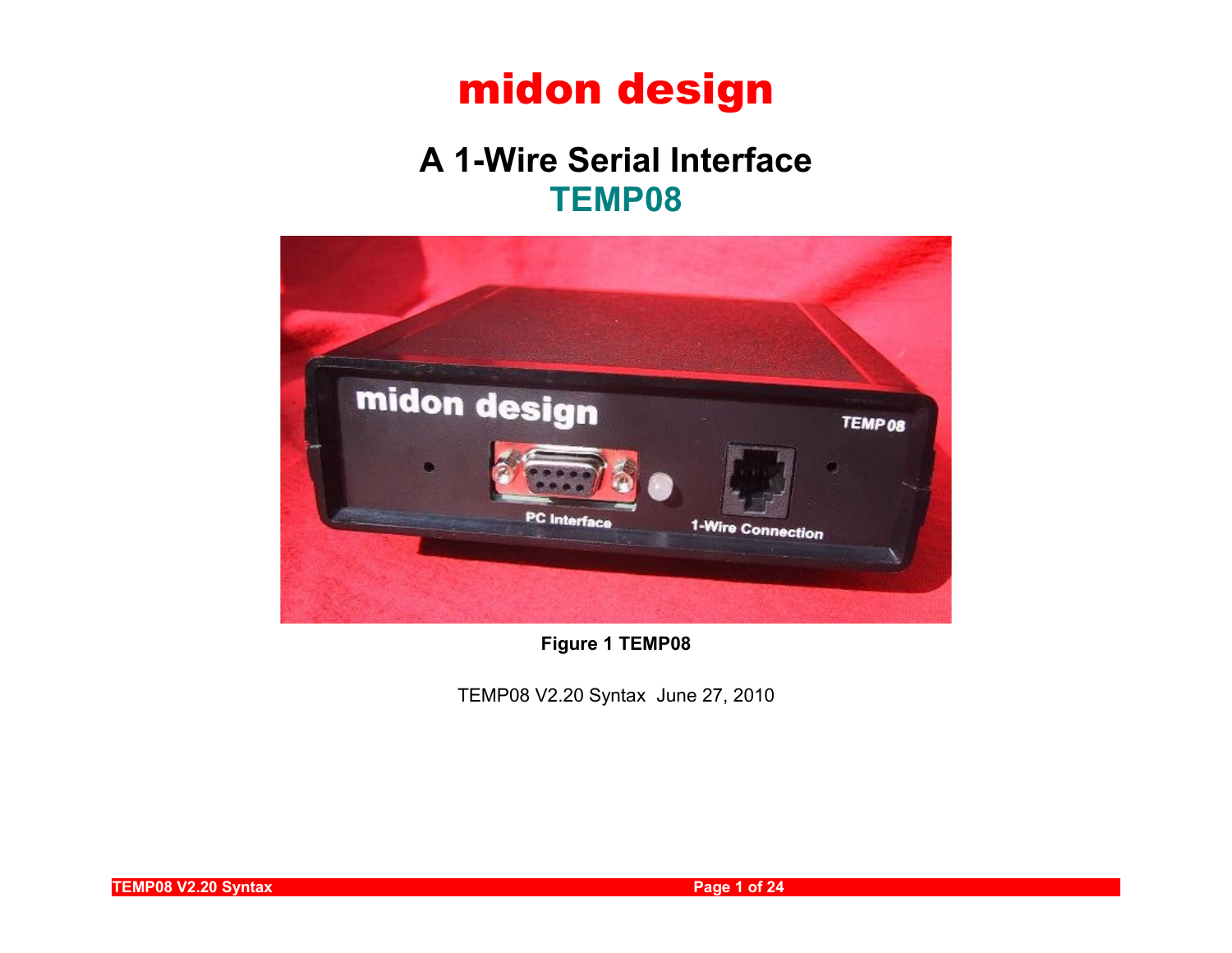### 1. Table of Contents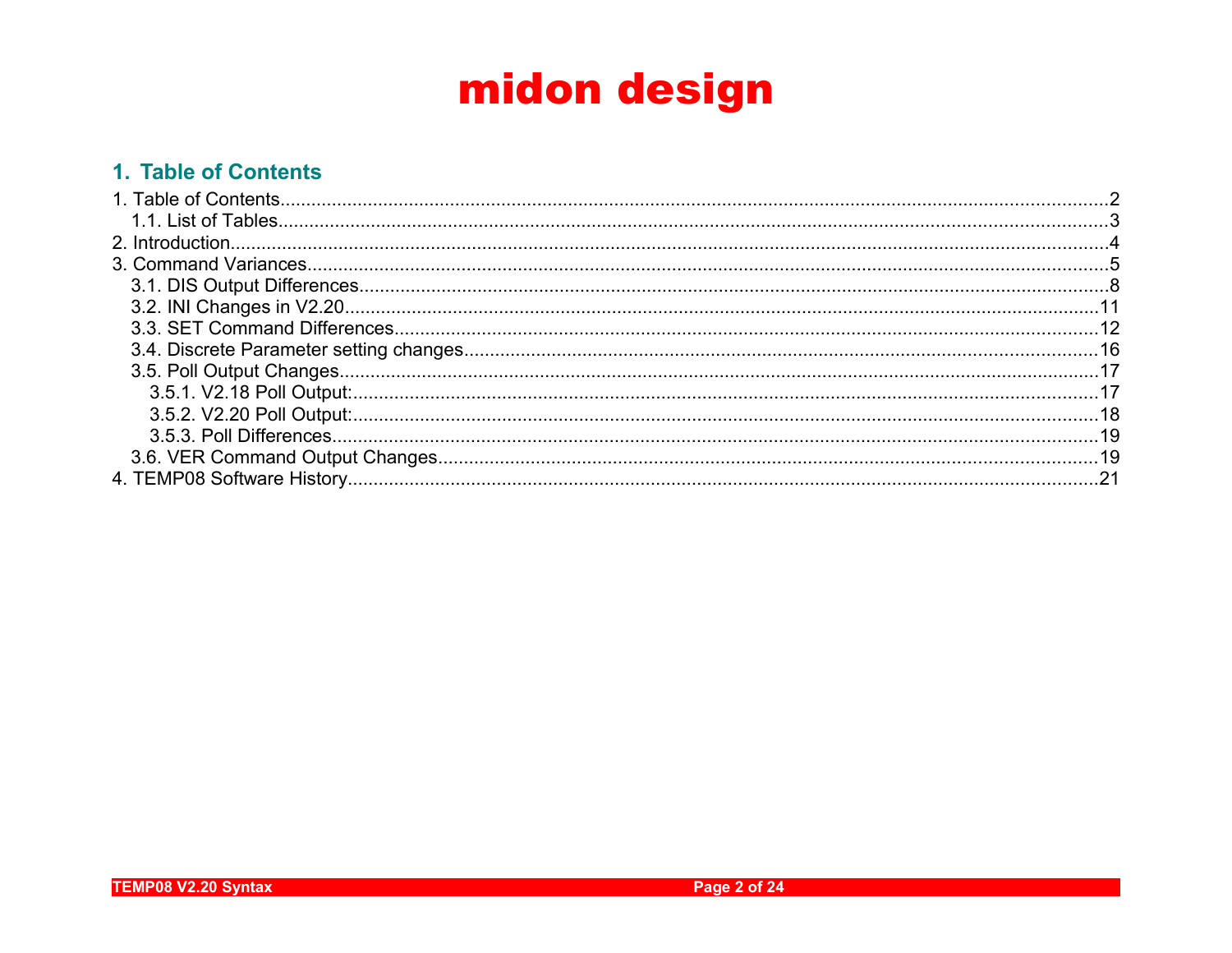### 1.1. List of Tables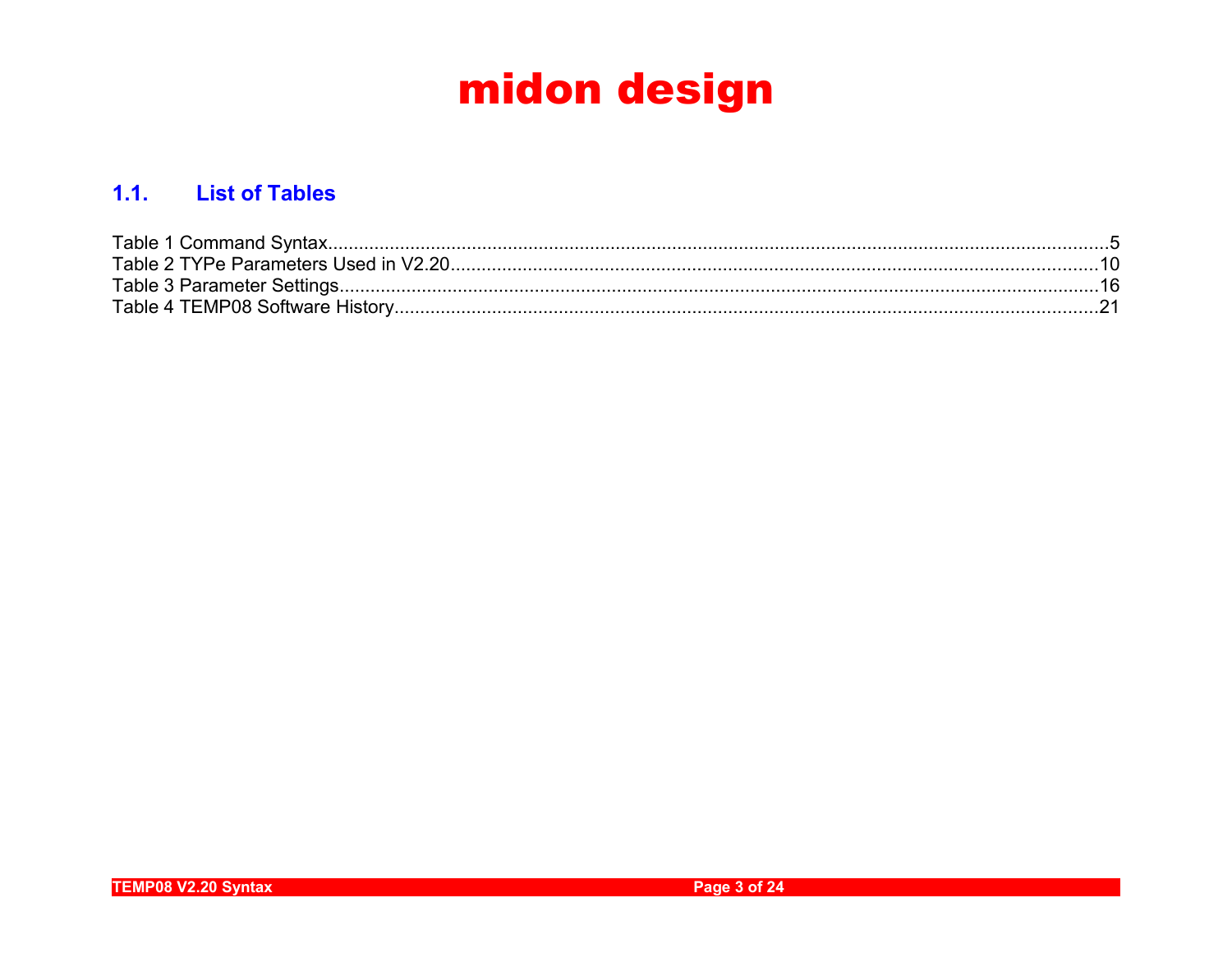### **2. Introduction**

This document is intended to clarify syntax variances between recent versions of TEMP08 software. Version 2.20 included with it many improvements in operation of the product. However, it also changed command and output syntax due to requests from some users and also, primarily, to improve efficiencies of the software.

The intended audience for this document is application developers who produce software that issues commands and reads responses from TEMP08.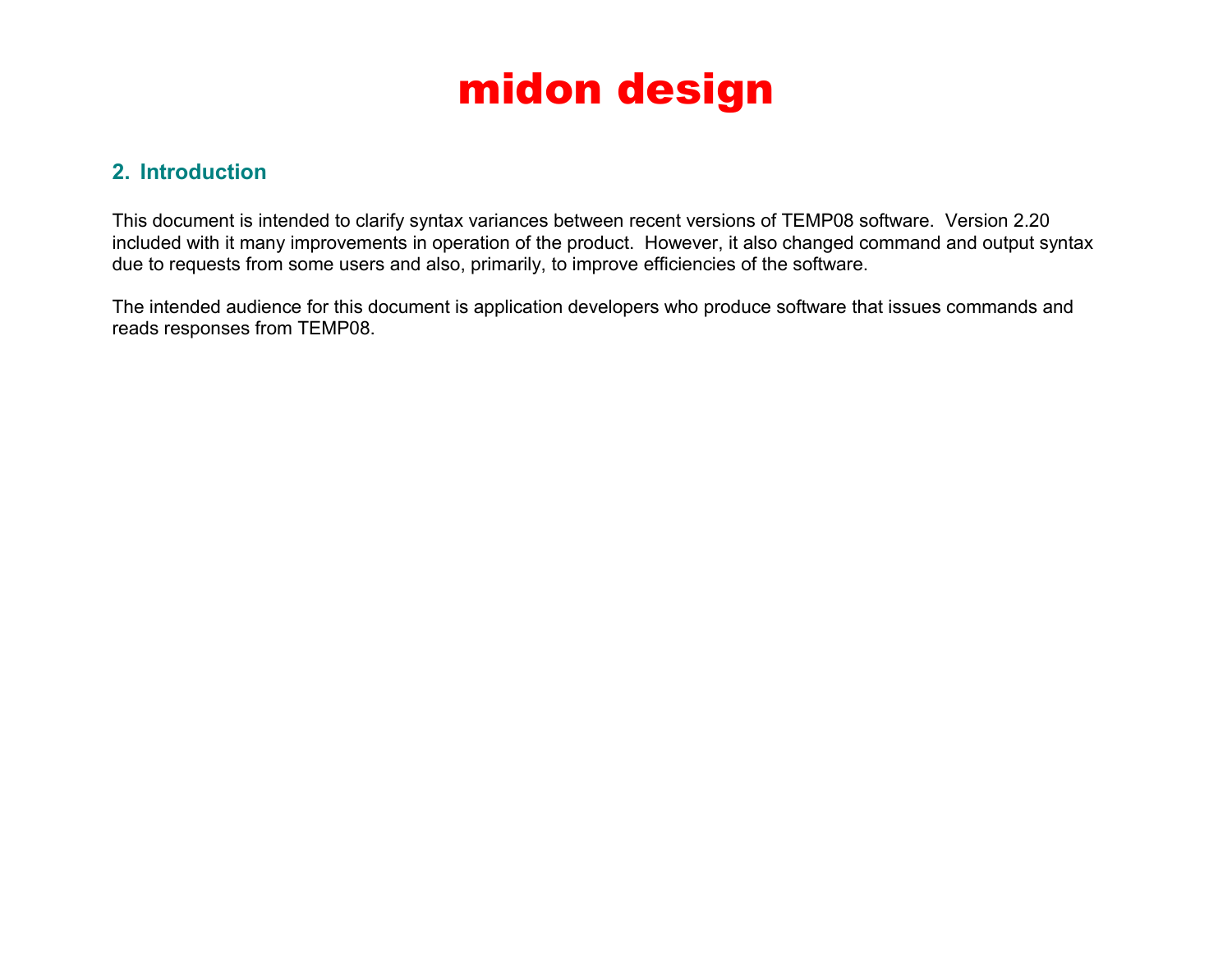### **3. Command Variances**

The following table lists the command used by V2.20 software and the corresponding commands used by V2.18 software. V2.18 is used as a comparison basis, however the majority of the comments would equally well apply to most V2.x software versions. V1.x software was last issued in 2004 and is not addressed in this document.

### **Table 1 Command Syntax**

| V2.20<br>Command | V2.18<br>Command | <b>Function</b>                                                      | 2.20 Syntax                              | <b>Comments</b>                                                                                                               |
|------------------|------------------|----------------------------------------------------------------------|------------------------------------------|-------------------------------------------------------------------------------------------------------------------------------|
| N/A              | <b>DEB</b>       |                                                                      | DEB <on off></on off>                    | No longer available with v2.20. Was<br>used to enable/disable debug output.                                                   |
| <b>DEL</b>       | N/A              | Delete a sensor that was previously<br>installed via the INI command | DEL <sensorid></sensorid>                | This command was not available in<br>V2.18 and some earlier versions. It was<br>restored in V2.19 and later.                  |
| <b>DIS</b>       | <b>DIS</b>       | Display serial numbers of all configured<br>1-Wire devices           | <b>DIS</b>                               | No command change here but the<br>output is different. See later section for<br>details.                                      |
| <b>EAD</b>       | <b>DAD</b>       | Enable on-board ADC voltage display<br>during poll output            | EAD <on off></on off>                    | In 2.18, the command operated in<br>reverse. Setting DAD on disabled the<br>on-board ADC display.                             |
| <b>EEP</b>       | <b>EEP</b>       | Display and change specific EEPROM<br>memory locations               | EEP <start location=""><cr></cr></start> | No changes here.                                                                                                              |
| N/A              | <b>EIN</b>       |                                                                      | EIN <on off></on off>                    | No longer required in v2.20.                                                                                                  |
| <b>ERA</b>       | <b>ERA</b>       | Erase the EEPROM                                                     | <b>ERA</b>                               | No changes here.                                                                                                              |
| <b>ETE</b>       | N/A              | Enable temperature display for DS2438                                | ETE <on off></on off>                    | ETE is a new command for $\sqrt{2.20}$ .                                                                                      |
| <b>ETI</b>       | <b>DTI</b>       | Enable Once-Per-Minute Time Display                                  | ETI <on off></on off>                    | In v2.18 the DTI command operated in<br>reverse to the ETI command. "DTI on"<br>disabled the once-per-minute time<br>display. |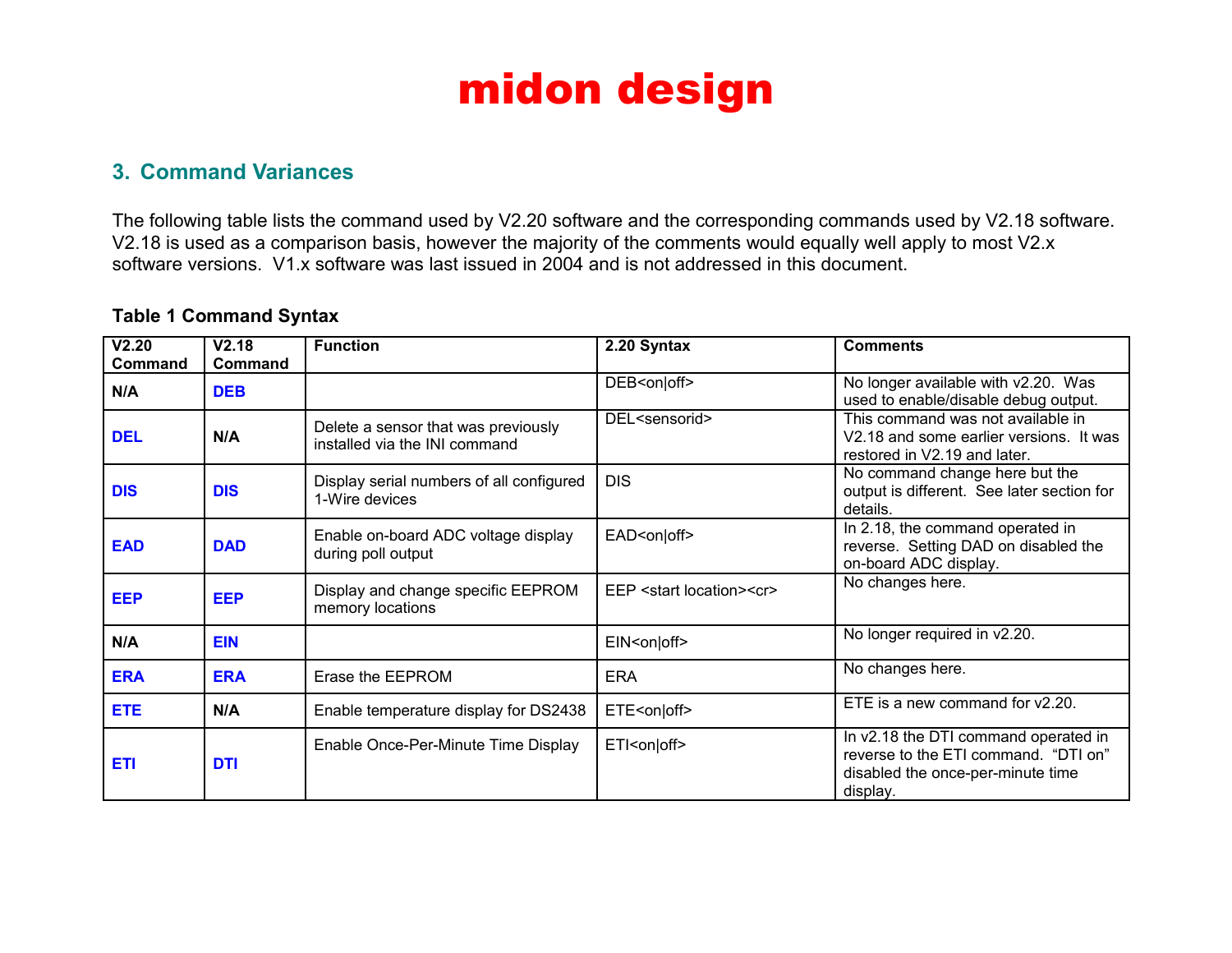| <b>EWN</b> | <b>DWN</b> | Enable Wind Direction display for<br>DS2450 sensors                                                | EWN <on off></on off>                                                                                                                                                                                       | In v2.18 the DWN command operated<br>in reverse to the EWN command.<br>"DWN on" disabled the wind direction<br>display.                                   |
|------------|------------|----------------------------------------------------------------------------------------------------|-------------------------------------------------------------------------------------------------------------------------------------------------------------------------------------------------------------|-----------------------------------------------------------------------------------------------------------------------------------------------------------|
| <b>HLP</b> | <b>HLP</b> | Display a list of available commands                                                               | <b>HLP</b>                                                                                                                                                                                                  | No changes here but the output is<br>different in V2.20.                                                                                                  |
| <b>INI</b> | <b>INI</b> | Search for a list of available 1-Wire<br>sensors.                                                  | INI                                                                                                                                                                                                         | The command syntax is identical,<br>however, there is additional output in<br>V2.20. See later section for details.                                       |
| <b>INP</b> | <b>INP</b> | Display the status of bits 4-7 of all "I"<br>provisioned DS2408's (See 1WIO<br>sensor for details) | <b>INP</b>                                                                                                                                                                                                  | No command syntax difference<br>however, the command will only<br>operate on DS2408 devices that have<br>been previously set up as TYP "I".               |
| <b>LED</b> | <b>LED</b> | Actuate a specific LED on a 1WIO LED<br>unit or equivalent DS2408 LED<br>interface                 | LED <led number=""> <on off><br/>Where <math>\le</math>LED number<math>&gt;</math> = 01 to<br/>80 or A for All (the leading zero<br/>is required for LED numbers</on off></led>                             | No command syntax difference,<br>however, in V2.20, the command will<br>only operate on DS2408 devices that<br>have been previously set up as TYP "L".    |
| <b>MEM</b> | <b>MEM</b> | Display and change specific memory<br>locations                                                    | less than 10)<br>MEM <start location=""><cr></cr></start>                                                                                                                                                   | No changes here.                                                                                                                                          |
| <b>NOR</b> | <b>NOR</b> | Set North for a 1-Wire DS2450-based<br><b>Weather Station</b>                                      | <b>NOR</b>                                                                                                                                                                                                  | No changes here.                                                                                                                                          |
| <b>RLY</b> | <b>RLY</b> | Actuate a specific 1WIO relay                                                                      | RLY <relay number=""> <on off><br/>Where <math>\leq</math>relay number <math>&gt;</math> = 01 to<br/>80 or A for All (the leading zero<br/>is required for relay numbers<br/>less than 10)</on off></relay> | No command syntax difference,<br>however, in V2.20, the command will<br>only operate on DS2408 devices that<br>have been previously set up as TYP<br>"O". |
| <b>RST</b> | <b>RST</b> | Reset both DS2423 counters for a<br>specific sensor                                                | RST <sensorid></sensorid>                                                                                                                                                                                   | No changes here.                                                                                                                                          |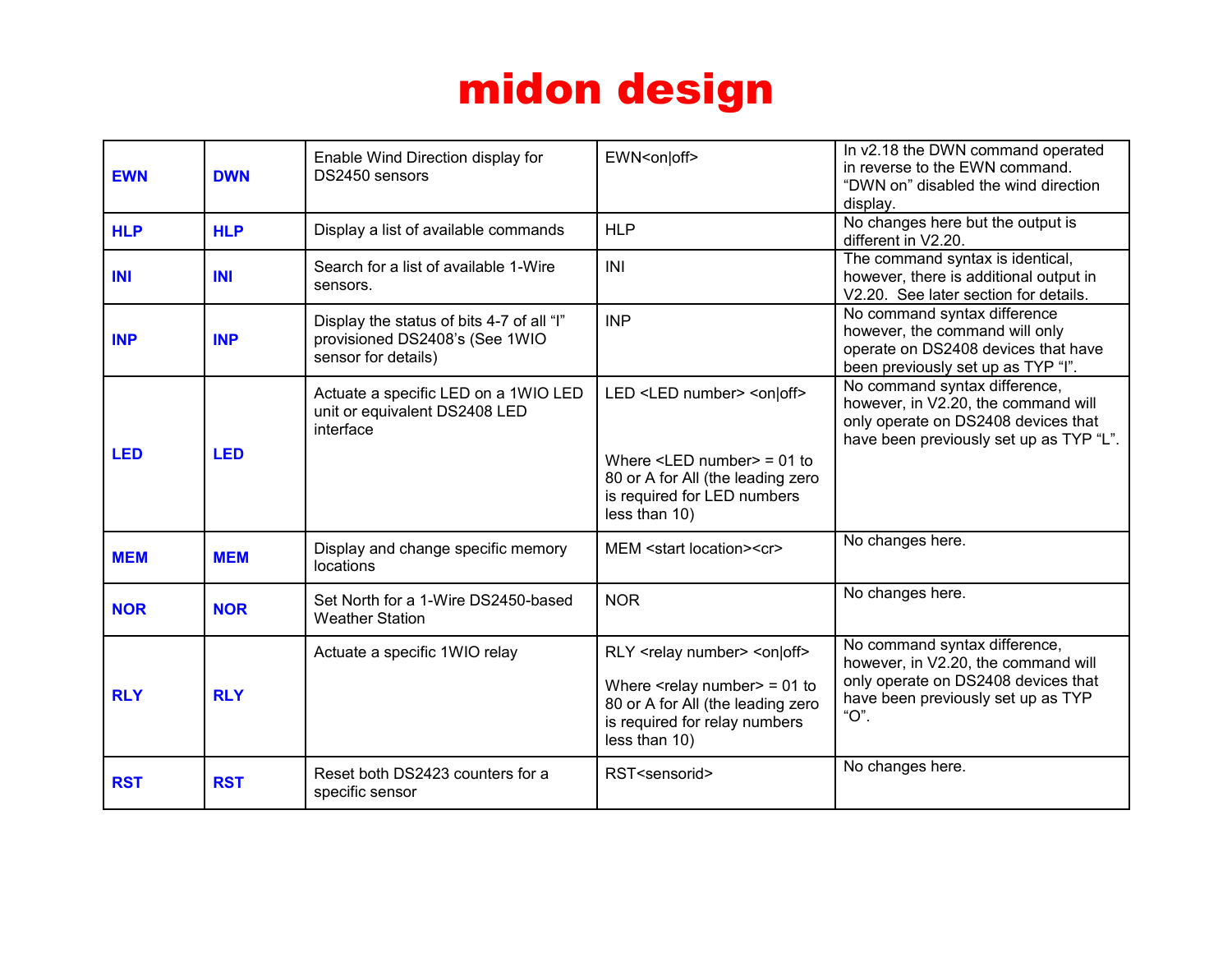|            |            | Set Clock                                                                                                                          | SCK dd, hh, mm, ss <cr></cr>                                               | No changes here.                                                                                                                                                |
|------------|------------|------------------------------------------------------------------------------------------------------------------------------------|----------------------------------------------------------------------------|-----------------------------------------------------------------------------------------------------------------------------------------------------------------|
|            |            |                                                                                                                                    | $dd = 01$ to 07 (Sunday = 01)                                              |                                                                                                                                                                 |
| <b>SCK</b> | <b>SCK</b> |                                                                                                                                    | $hh = 00 to 23$                                                            |                                                                                                                                                                 |
|            |            |                                                                                                                                    | $mm = 00 to 59$                                                            |                                                                                                                                                                 |
|            |            |                                                                                                                                    | $ss = 00$ to 59                                                            |                                                                                                                                                                 |
| <b>SET</b> | <b>SET</b> | Configure all system parameters                                                                                                    | <b>SET</b>                                                                 | The command syntax is the same as<br>previous versions, however, the output<br>includes all provisionable parameters<br>and each entry will cause a DIS output. |
| <b>SID</b> | <b>SID</b> | Show the Serial Number ID for the 1-<br>Wire Devices in all displays                                                               | SID <on off></on off>                                                      | Command syntax is the same, however,<br>the output will display the current state<br>prior to requesting the new input.                                         |
|            |            | Set the polling interval                                                                                                           | <b>SPT xx</b>                                                              | Command syntax is the same, however,<br>the output will display the current state                                                                               |
| <b>SPT</b> | <b>SPT</b> |                                                                                                                                    | Where xx is a decimal number<br>from 00 to 99. 00 will disable<br>polling. | prior to requesting the new input.                                                                                                                              |
| <b>STD</b> | <b>STD</b> | Set Temperature Display                                                                                                            | STD <fic></fic>                                                            | No changes here.                                                                                                                                                |
| <b>TIM</b> | <b>TIM</b> | Display Time from Real Time Clock                                                                                                  | <b>TIM</b>                                                                 | No changes here.                                                                                                                                                |
| <b>TMP</b> | <b>TMP</b> | Display sensor readings of all<br>connected 1-Wire Devices in either<br>verbose (includes serial numbers) or<br>non-verbose manner | <b>TMP</b>                                                                 | Command syntax is the same, however,<br>outputs from some sensor types have<br>changed. See later section for details.                                          |
| <b>TYP</b> | <b>TYP</b> | Select the type of DS2408, DS2438 or<br>DS2423 device. See table 2 for valid<br>parameters.                                        | TYP <sensorid></sensorid>                                                  | Command syntax is the same, however,<br>this command now also applies to<br>DS2408 types which can be set to "I",<br>"O", or "L" types.                         |
| <b>VER</b> | <b>VER</b> | Displays the current version of the<br>software loaded                                                                             | <b>VER</b>                                                                 | Command syntax remains the same but<br>the output is slightly different. See later                                                                              |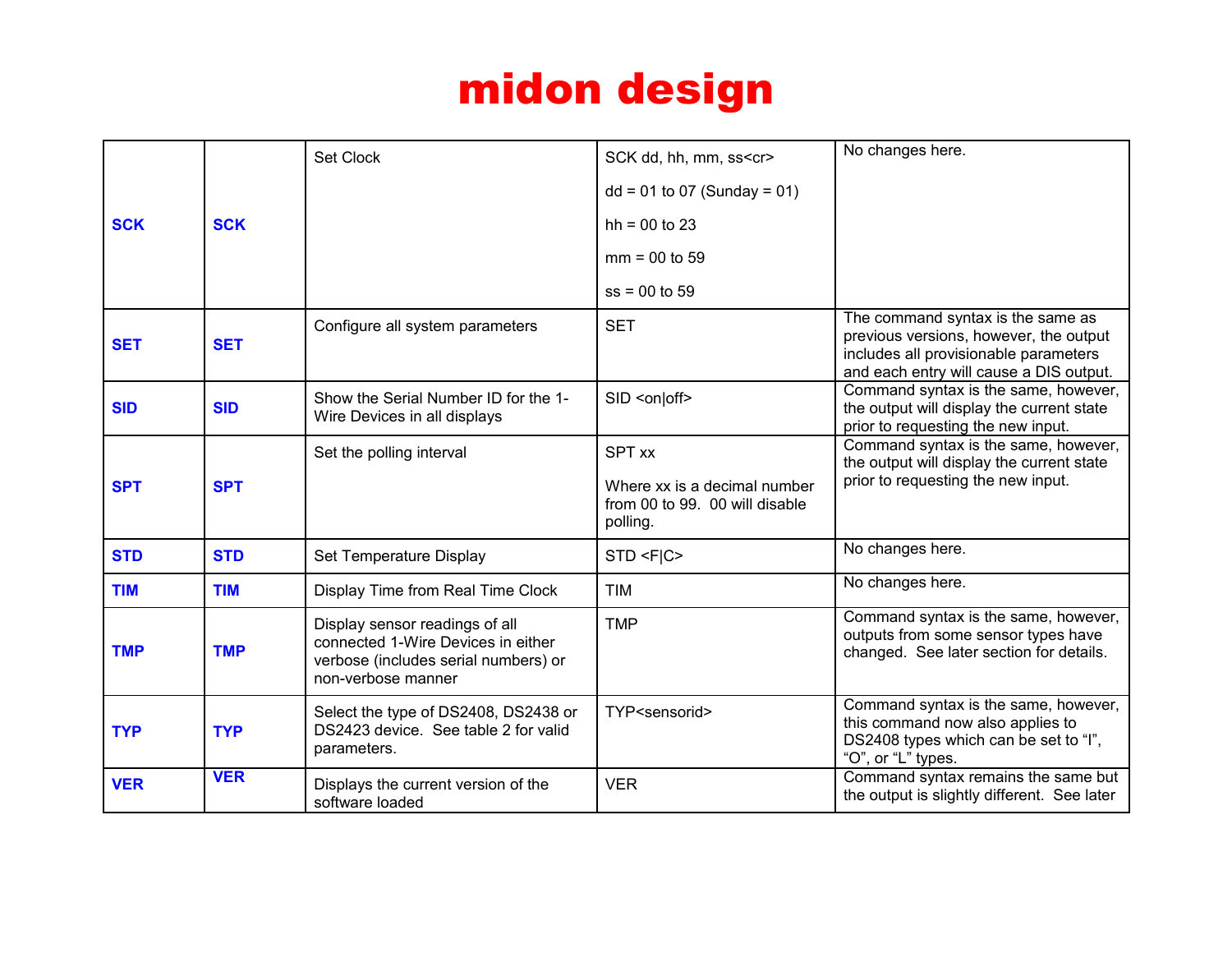|            |            |                                                                                                                                                                           |                 | section.                   |
|------------|------------|---------------------------------------------------------------------------------------------------------------------------------------------------------------------------|-----------------|----------------------------|
| <b>WDR</b> | <b>WDR</b> | Wind Direction Reverse (in case your<br>Wind Direction PCB is installed upside<br>down, or in case you want to show the<br>FROM direction instead of the TO<br>direction) | $WDR <$ on off> | No command syntax changes. |
| <b>ZZZ</b> | <b>ZZZ</b> | Performs a soft reset of TEMP08                                                                                                                                           | ZZZ             | No command syntax changes. |

### **3.1. DIS Output Differences**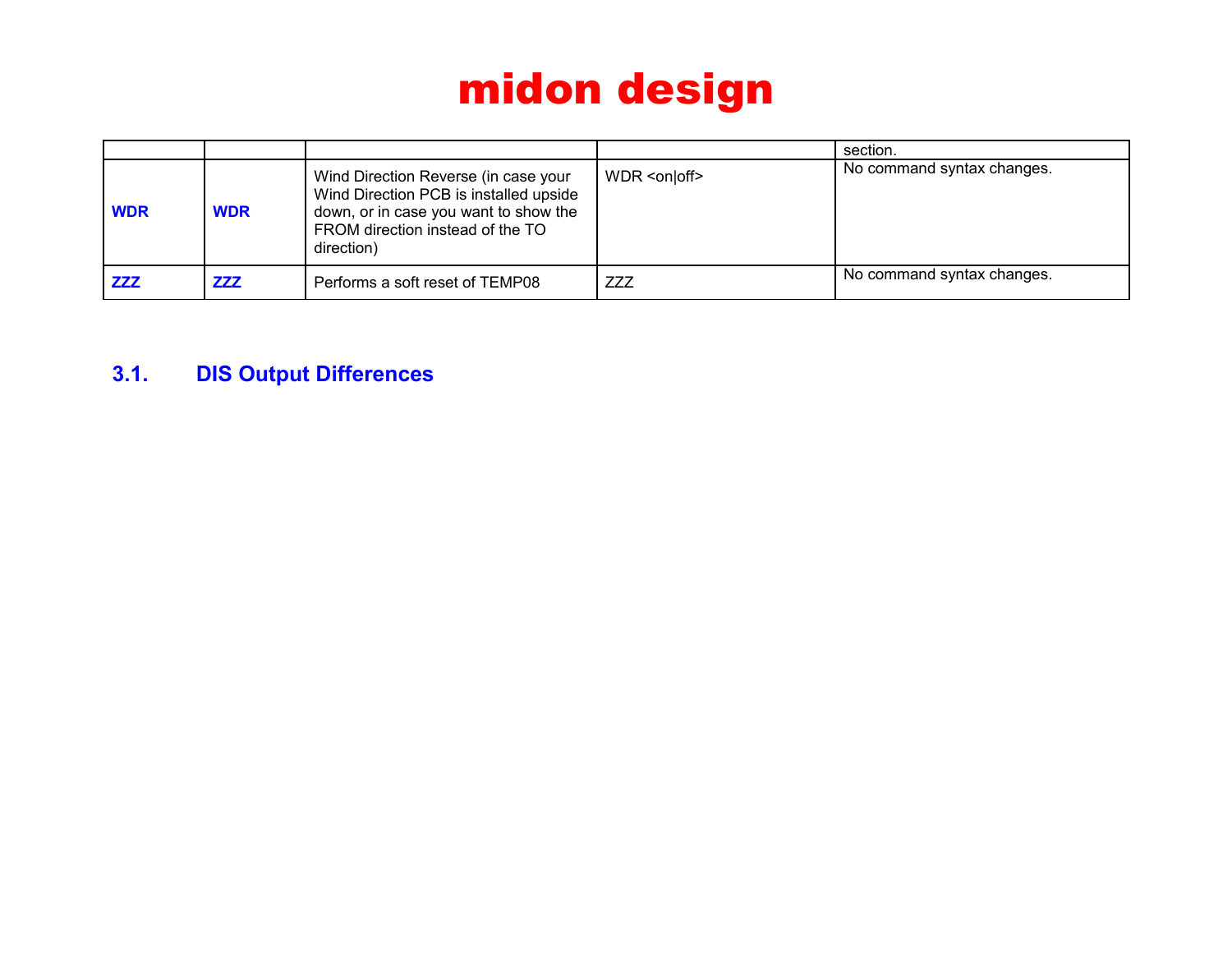#### Here is the DIS output from V2.18:

Wind dirn rev = Off

 $SUN 08.28.40$ 

#### >dis 01 9500000015583512 DS2406 OK P 02 EA00000040543910 DS1820 OK P 03 91000800135B9B10 DS1820 OK P 04 440000001EC34228 DS18B2 OK P 05 3000000002202920 DS2450 OK P 06 590000000007B014 DS2430 OK P 07 21000000032E4E22 DS1822 OK P 08 060000003770D026 DS2438 OK P V 09 DB0000007520A126 DS2438 OK P B 10 F5000000B6435726 DS2438 OK P H 11 D1000000F5868801 DS2401 OK P 12 A400000001042829 DS2408 OK P 13 8E0000000115111D DS2423 OK P L 14 000000000107A829 DS2408 OK P 15 9700000000328329 DS2408 OK P 16 C200000016A78605 DS2405 OK M 17 3D0000000C8C351D DS2423 OK P L 18 BF00000004F3631D DS2423 OK P R 19 140008009214F210 DS1820 OK P 20 2C0000004FD1AB26 DS2438 OK P H  $Pol1 = 01$  minutes Temp disp  $=$   $F$ Serial # disp = On

#### Here is the DIS output from 2.20:

#### >dis

| 01 | 9500000015583512 | DS2406 | OK | P |    |
|----|------------------|--------|----|---|----|
| 02 | EA00000040543910 | DS1820 | ΟK | Ρ |    |
| 03 | 91000800135B9B10 | DS1820 | OΚ | Ρ |    |
| 04 | 440000001EC34228 | DS18B2 | ΟK | P |    |
| 05 | 3000000002202920 | DS2450 | ΟK | Ρ |    |
| 06 | 590000000007B014 | DS2430 | OΚ | Ρ |    |
| 07 | 21000000032E4E22 | DS1822 | ΟK | Ρ |    |
| 08 | 060000003770D026 | DS2438 | OΚ | Ρ | V  |
| 09 | DB0000007520A126 | DS2438 | ΟK | Ρ | R  |
| 10 | F5000000B6435726 | DS2438 | ΩK | Ρ | Н  |
| 11 | D1000000F5868801 | DS2401 | OΚ | Ρ |    |
| 12 | A400000001042829 | DS2408 | ΟK | Ρ | т  |
| 13 | 8E0000000115111D | DS2423 | OΚ | Ρ | C  |
| 14 | 000000000107A829 | DS2408 | ΟK | Ρ | ∩  |
| 15 | 9700000000328329 | DS2408 | ΩK | P | Т. |
| 16 | C200000016A78605 | DS2405 | OΚ | M |    |
| 17 | 3D0000000C8C351D | DS2423 | ΟK | P | R  |
| 18 | BF00000004F3631D | DS2423 | ΟK | Ρ | W  |
| 19 | 140008009214F210 | DS1820 | OΚ | Ρ |    |
| 20 | 2C0000004FD1AB26 | DS2438 | ΩK | Ρ | Н  |
|    |                  |        |    |   |    |

```
Pol1 = 01 minutes
Temp disp = FSerial # disp = On
Wind dirn rev = Off
DS2438 Temp Display = On
OnBoard ADC = On
Regular Time Display = Off
Display Wind = Off
SUN 08:19:20
```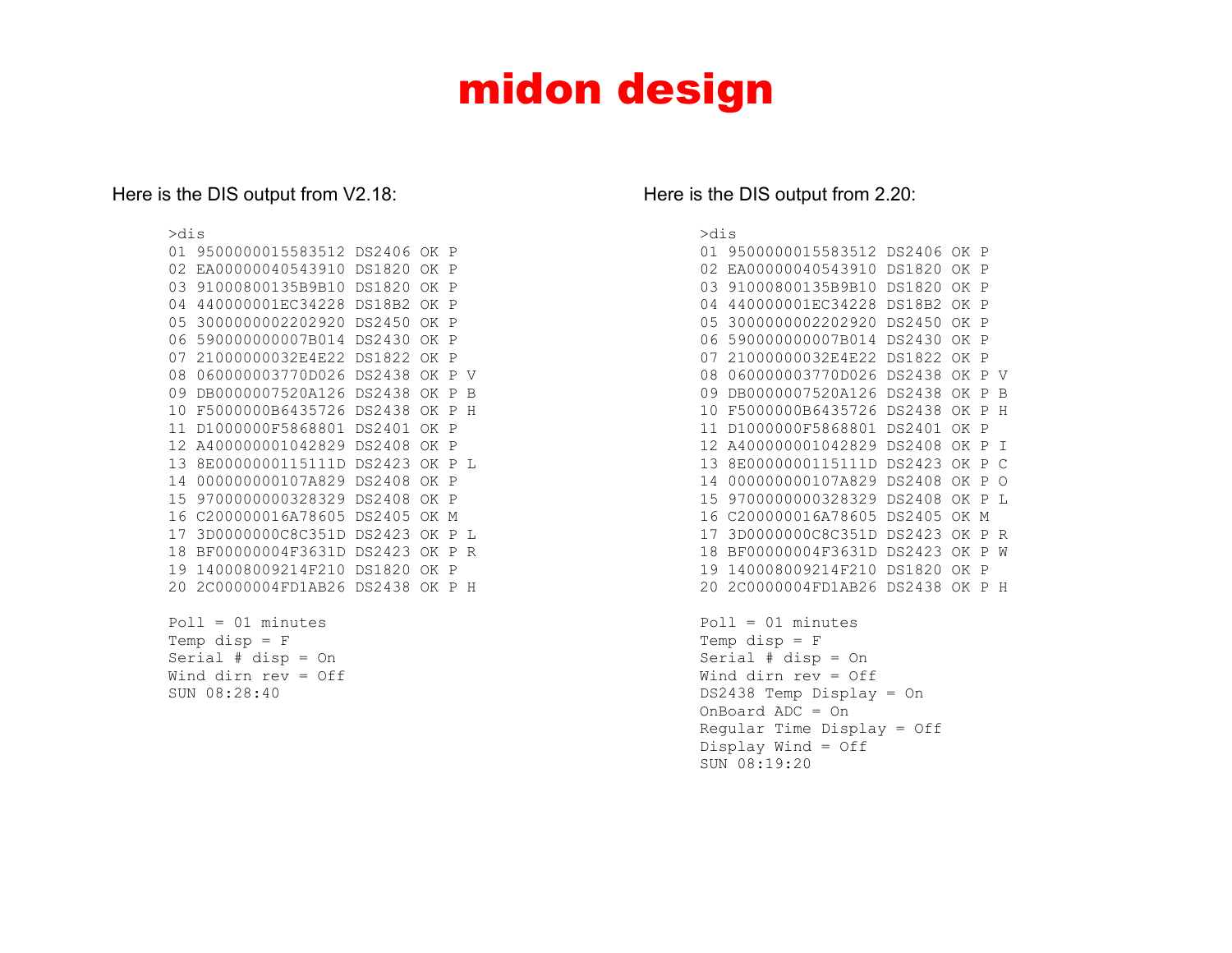As can be seen, there are additional parameters in the display. V2.20 added the DS2438 Temperature Display, OnBoard ADC display, Time Display and Wind Display parameters which were previously not visible.

In addition, some of the TYP parameters have been changed. "L" is no longer a valid setting for DS2423 sensors but is now used to indicate a LED type for DS2408 sensors. The "C" parameter is now used for DS2423 sensors to indicate a Counter type (which is what the Lightning "L" parameter was used for previously). Here are the current parameters in use by the TYP command:

### **Table 2 TYPe Parameters Used in V2.20**

| <b>Designation</b> | <b>Description</b>                                   | <b>OW Device</b> |
|--------------------|------------------------------------------------------|------------------|
| B                  | <b>Barometric Sensor</b>                             | <b>DS2438</b>    |
| C                  | Counter Sensor (use for Lightning<br>counts as well) | DS2423           |
| н                  | <b>Humidity Sensor</b>                               | <b>DS2438</b>    |
|                    | <b>Input Sensor</b>                                  | <b>DS2408</b>    |
|                    | LED Sensor                                           | <b>DS2408</b>    |
| ∩                  | Output/Relay Sensor                                  | <b>DS2408</b>    |
| R                  | Rain Sensor                                          | DS2423           |
| т                  | Temperature only from DS2438                         | <b>DS2438</b>    |
| v                  | Voltage Sensor                                       | <b>DS2438</b>    |
| W                  | Wind Speed Sensor                                    | DS2423           |

With the addition of the "I" parameter for DS2408's, the command EIN is no longer required.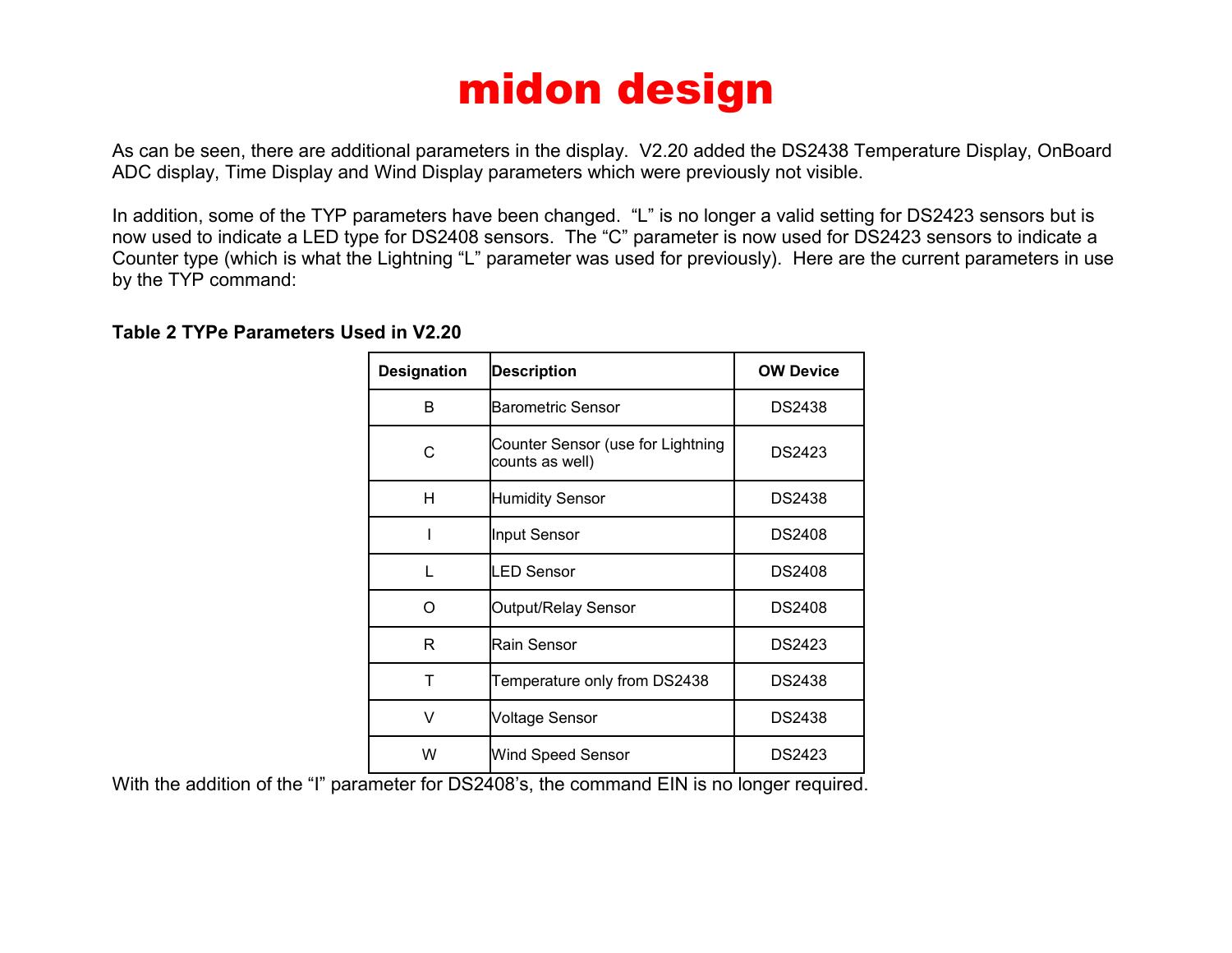### **3.2. INI Changes in V2.20**

This is one area of code that changed dramatically with V2.20, however few changes were made to the output. The algorithm is now capable of discovering all sensors present on the 1-Wire bus. In previous versions, the algorithm would not discover more than 8 new sensors at a time.

The visible change in using this command is the output of new sensor serial numbers as they are discovered. Here is what it looks like in V2.20:

>ini Reading Sensors... Found 140008009214F210 Found 2C0000004FD1AB26 01 9500000015583512 DS2406 OK P 02 EA00000040543910 DS1820 OK P 03 91000800135B9B10 DS1820 OK P 04 440000001EC34228 DS18B2 OK P 05 3000000002202920 DS2450 OK P 06 590000000007B014 DS2430 OK P 07 21000000032E4E22 DS1822 OK P 08 060000003770D026 DS2438 OK P V 09 DB0000007520A126 DS2438 OK P B 10 F5000000B6435726 DS2438 OK P H 11 D1000000F5868801 DS2401 OK P 12 A400000001042829 DS2408 OK P I 13 8E0000000115111D DS2423 OK P C 14 000000000107A829 DS2408 OK P O 15 9700000000328329 DS2408 OK P L 16 C200000016A78605 DS2405 OK P 17 3D0000000C8C351D DS2423 OK P R 18 BF00000004F3631D DS2423 OK P W 19 140008009214F210 DS1820 OK M 20 2C0000004FD1AB26 DS2438 OK M H

 $Pol1 = 01$  minutes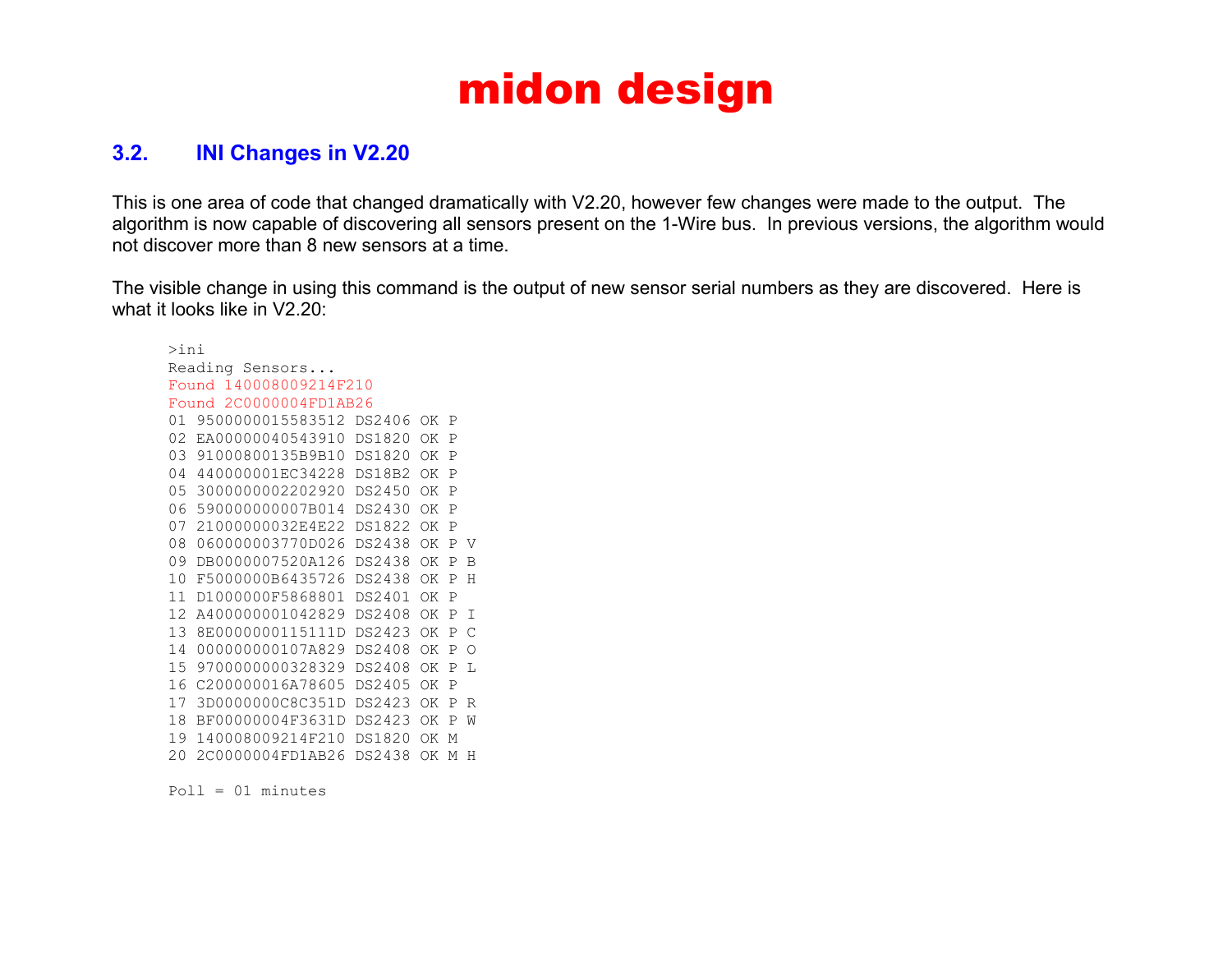```
Temp disp = FSerial # disp = On
Wind dirn rev = Off
DS2438 Temp Display = On
OnBoard ADC = On
Regular Time Display = Off
Display Wind = Off
SUN 08:16:08
\geq
```
### **3.3. SET Command Differences**

In V2.18 and previous versions, the SET command looked like this (user input is in red):

```
>set
Pol1 = 01F or C? f
Serial # disp = on
Wind dirn rev = off
Set Clock (d,h,m,s): 01,08,28,00
Pol1 = 01 minutes
Temp disp = FSerial # disp = On
Wind dirn rev = Off
SUN 08:28:00
```
In V2.20, this changed dramatically. The SET command now contains additional parameters and each user input will result in a re-display of all parameters. Here is what SET looks like in V2.20 (user input is in red):

>set  $Pol1 = 01$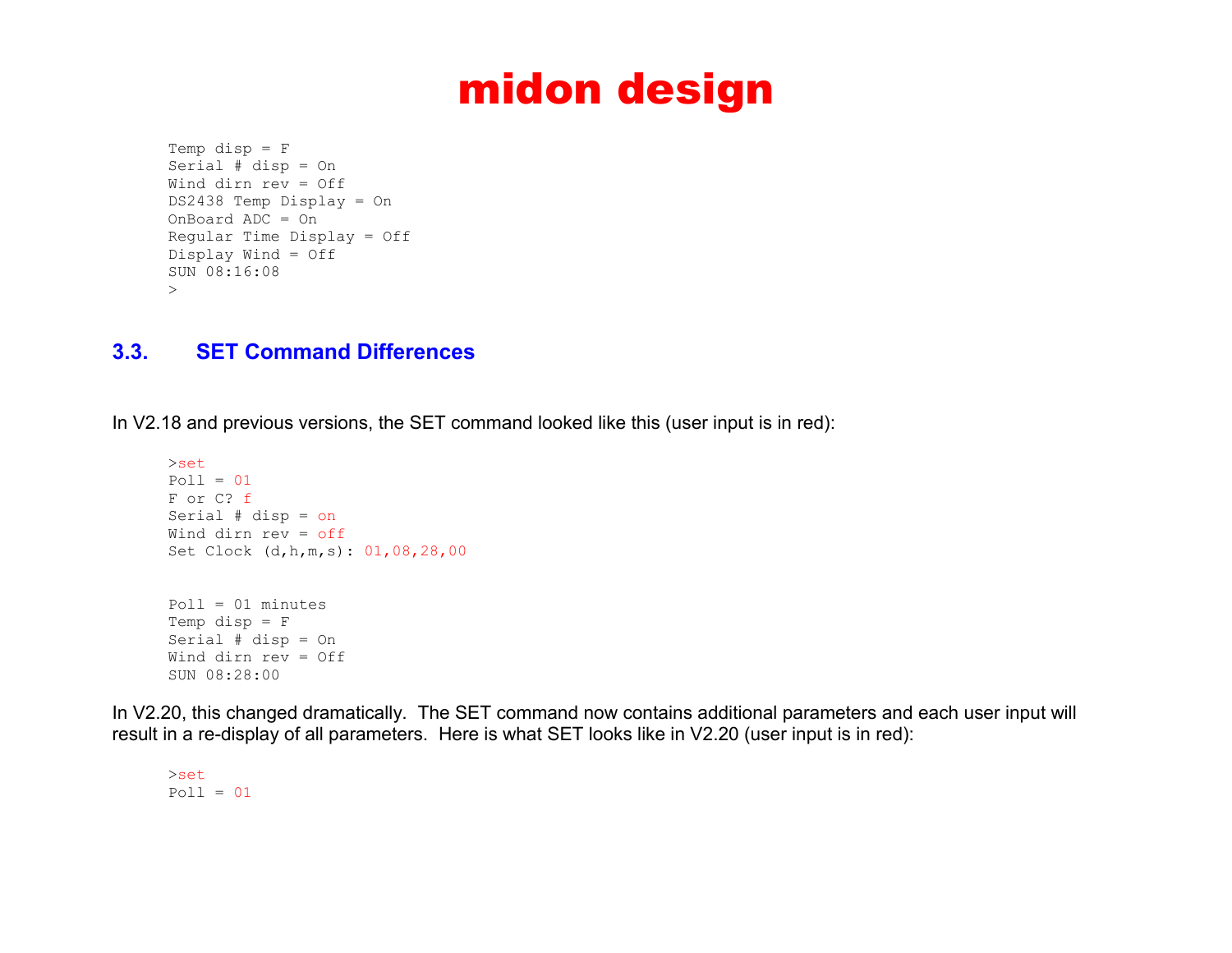```
01 9500000015583512 DS2406 OK P
02 EA00000040543910 DS1820 OK P
03 91000800135B9B10 DS1820 OK P
04 440000001EC34228 DS18B2 OK P
05 3000000002202920 DS2450 OK P
06 590000000007B014 DS2430 OK P
07 21000000032E4E22 DS1822 OK P
08 060000003770D026 DS2438 OK P V
09 DB0000007520A126 DS2438 OK P B
10 F5000000B6435726 DS2438 OK P H
11 D1000000F5868801 DS2401 OK P
12 A400000001042829 DS2408 OK P I
13 8E0000000115111D DS2423 OK P C
14 000000000107A829 DS2408 OK P O
15 9700000000328329 DS2408 OK P L
16 C200000016A78605 DS2405 OK P
17 3D0000000C8C351D DS2423 OK P R
18 BF00000004F3631D DS2423 OK P W
Pol1 = 01 minutes
Temp disp = F
Serial # disp = On
Wind dirn rev = Off
DS2438 Temp Display = On
OnBoard ADC = On
Regular Time Display = Off
Display Wind = Off
SUN 00:48:05
F or C? f
01 9500000015583512 DS2406 OK P
02 EA00000040543910 DS1820 OK P
03 91000800135B9B10 DS1820 OK P
04 440000001EC34228 DS18B2 OK P
05 3000000002202920 DS2450 OK P
06 590000000007B014 DS2430 OK P
07 21000000032E4E22 DS1822 OK P
08 060000003770D026 DS2438 OK P V
09 DB0000007520A126 DS2438 OK P B
```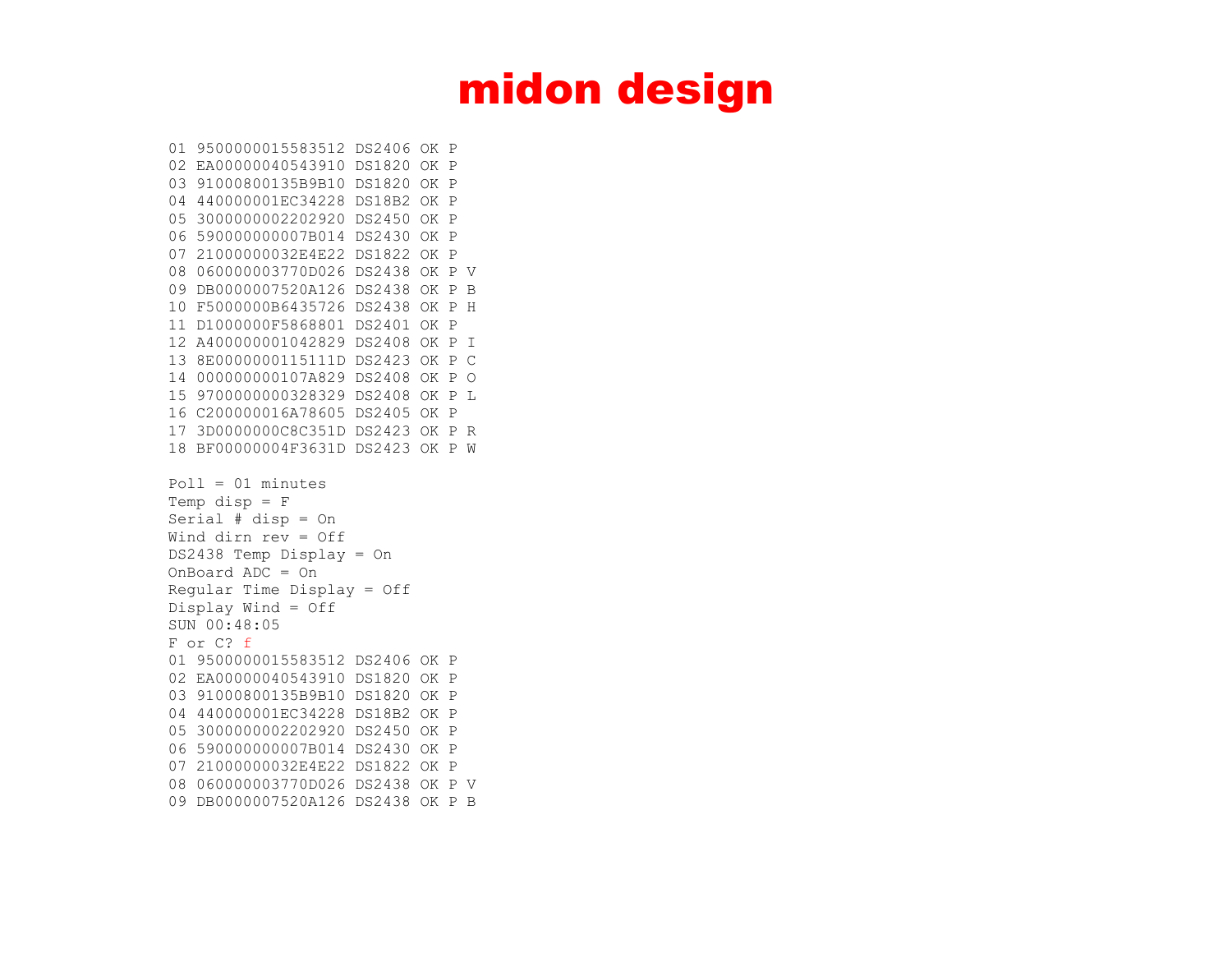```
10 F5000000B6435726 DS2438 OK P H
11 D1000000F5868801 DS2401 OK P
12 A400000001042829 DS2408 OK P I
13 8E0000000115111D DS2423 OK P C
14 000000000107A829 DS2408 OK P O
15 9700000000328329 DS2408 OK P L
16 C200000016A78605 DS2405 OK P
17 3D0000000C8C351D DS2423 OK P R
18 BF00000004F3631D DS2423 OK P W
Pol1 = 01 minutes
Temp disp = FSerial # disp = On
Wind dirn rev = Off
DS2438 Temp Display = On
OnBoard ADC = On
Regular Time Display = Off
Display Wind = Off
SUN 00:48:13
Serial # disp = 
Serial # disp = On:off
01 9500000015583512 DS2406 OK P
02 EA00000040543910 DS1820 OK P
03 91000800135B9B10 DS1820 OK P
04 440000001EC34228 DS18B2 OK P
05 3000000002202920 DS2450 OK P
06 590000000007B014 DS2430 OK P
07 21000000032E4E22 DS1822 OK P
08 060000003770D026 DS2438 OK P V
09 DB0000007520A126 DS2438 OK P B
10 F5000000B6435726 DS2438 OK P H
11 D1000000F5868801 DS2401 OK P
12 A400000001042829 DS2408 OK P I
13 8E0000000115111D DS2423 OK P C
14 000000000107A829 DS2408 OK P O
15 9700000000328329 DS2408 OK P L
16 C200000016A78605 DS2405 OK P
17 3D0000000C8C351D DS2423 OK P R
```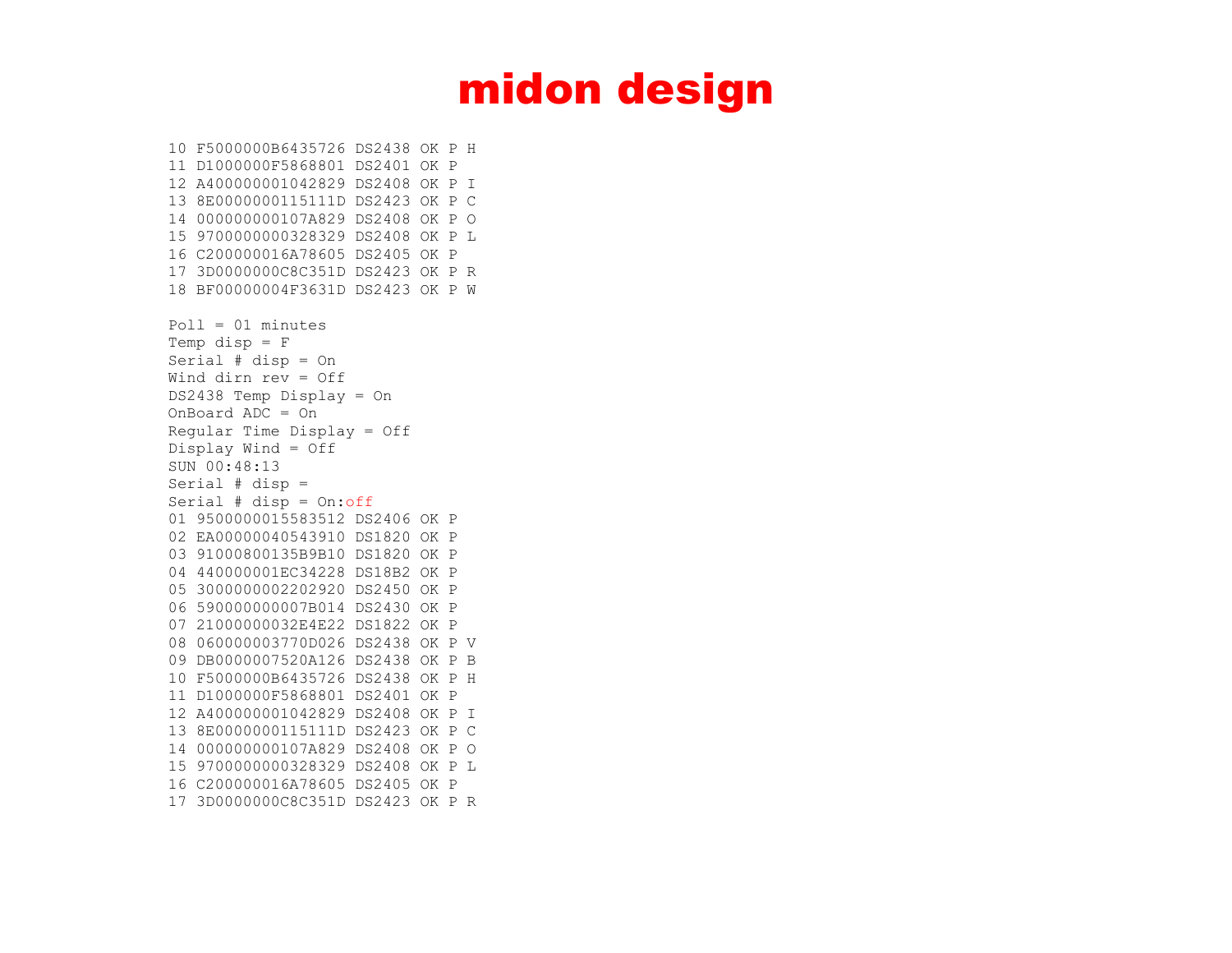18 BF00000004F3631D DS2423 OK P W

 $Pol1 = 01$  minutes Temp disp  $=$   $F$ Serial # disp = Off Wind dirn rev = Off DS2438 Temp Display = On OnBoard ADC = On Regular Time Display = Off Display Wind = Off SUN 00:48:20 Wind dirn rev = Wind dirn rev = Off:off 01 9500000015583512 DS2406 OK P 02 EA00000040543910 DS1820 OK P 03 91000800135B9B10 DS1820 OK P 04 440000001EC34228 DS18B2 OK P 05 3000000002202920 DS2450 OK P 06 590000000007B014 DS2430 OK P 07 21000000032E4E22 DS1822 OK P 08 060000003770D026 DS2438 OK P V 09 DB0000007520A126 DS2438 OK P B 10 F5000000B6435726 DS2438 OK P H 11 D1000000F5868801 DS2401 OK P 12 A400000001042829 DS2408 OK P I 13 8E0000000115111D DS2423 OK P C 14 000000000107A829 DS2408 OK P O 15 9700000000328329 DS2408 OK P L 16 C200000016A78605 DS2405 OK P 17 3D0000000C8C351D DS2423 OK P R 18 BF00000004F3631D DS2423 OK P W  $Pol1 = 01$  minutes Temp disp  $=$   $F$ Serial # disp = Off

Wind dirn rev = Off

DS2438 Temp Display = On OnBoard ADC = On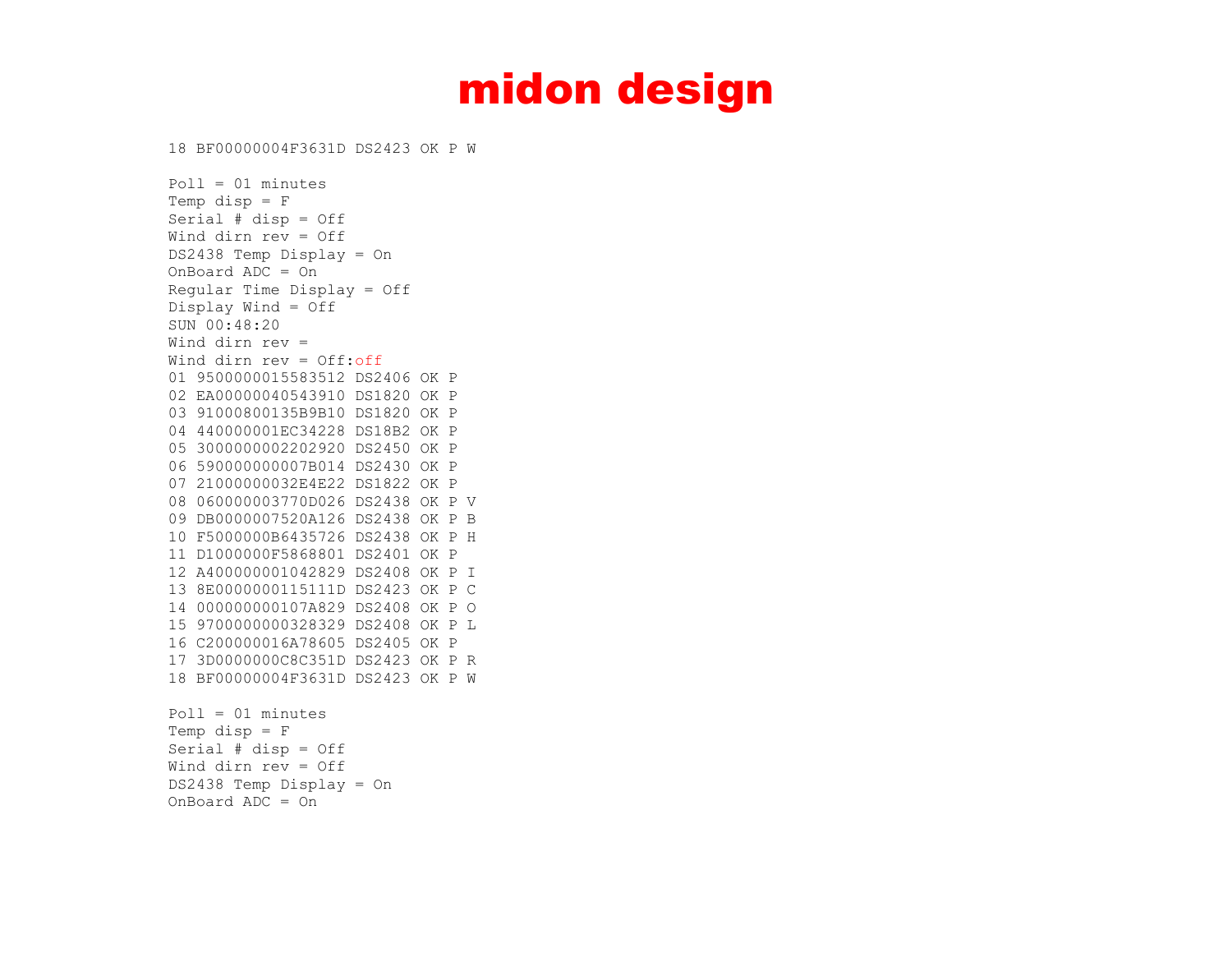```
Regular Time Display = Off
Display Wind = Off
SUN 00:48:26
Set Clock (d,h,m,s): 01,08,15,00
```

```
Pol1 = 01 minutes
Temp disp = FSerial # disp = Off
Wind dirn rev = Off
DS2438 Temp Display = On
OnBoard ADC = On
Regular Time Display = Off
Display Wind = Off
SUN 08:15:00
\geq
```
### **3.4. Discrete Parameter setting changes**

While SET can be used to change most parameters, all configurable TEMP08 parameters are individually changeable. This function remains the same as previous versions, however command names have changed AND the TEMP08 response to most of the commands has been changed to include the current state of the parameter. The following table illustrates the differences between V2.18 and V2.20.

### **Table 3 Parameter Settings**

| V2.20 Command | V2.20 Example           | V2.18 Command         | V2.18 Example |
|---------------|-------------------------|-----------------------|---------------|
| <b>SPT</b>    | $>$ SPT $01$            | <b>SPT</b>            | $>$ SPT01     |
| <b>ETE</b>    | $\geq$ ete              | No equivalent command |               |
|               | $DS2438$ Temp Display = |                       |               |
|               | On:on                   |                       |               |
| <b>EWN</b>    | $>$ ewn                 | <b>DWN</b>            | >dwnon        |
|               | Display Wind $=$        |                       |               |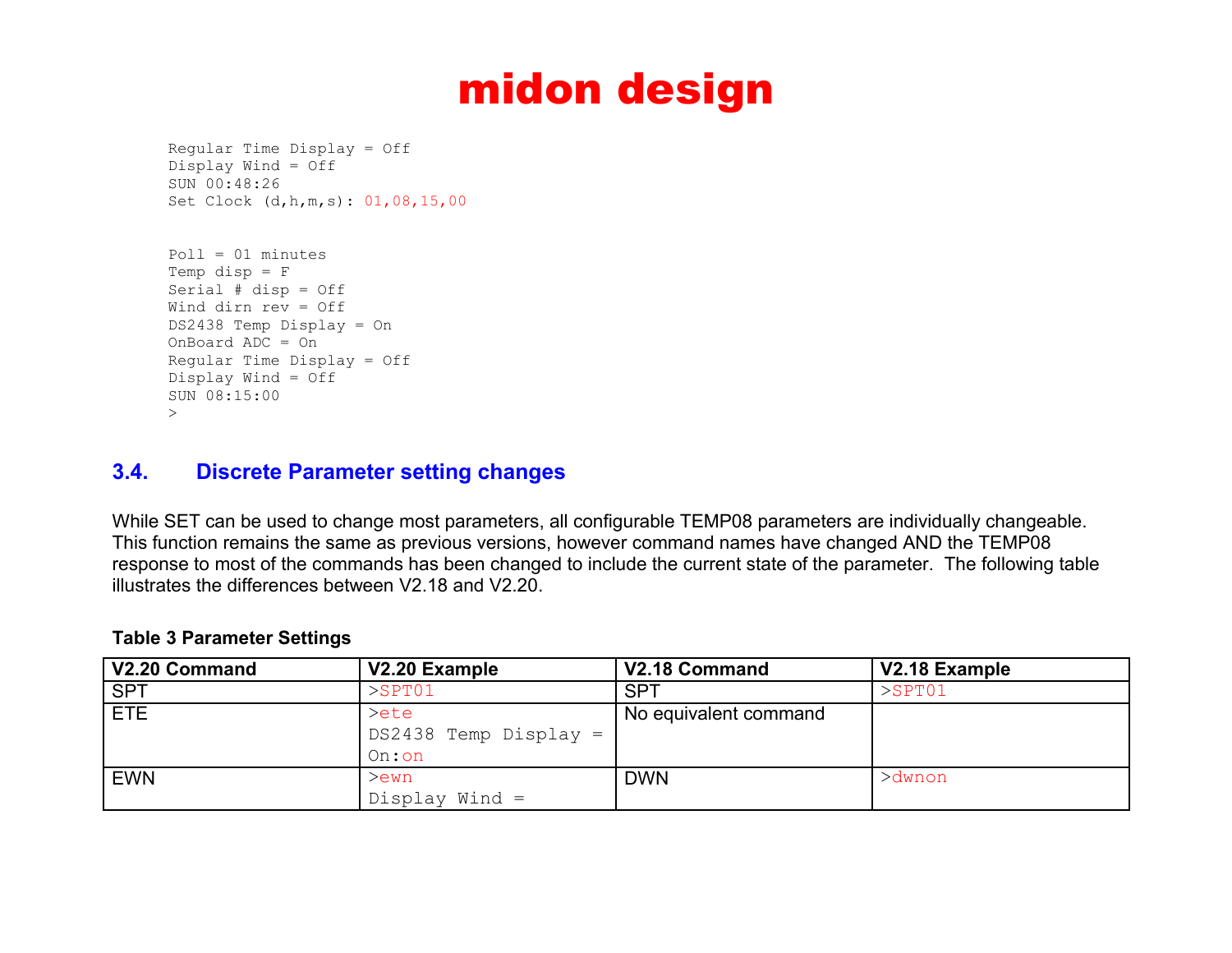|                       | Off:off                |            |              |
|-----------------------|------------------------|------------|--------------|
| ETI                   | $>$ eti                | <b>DTI</b> | >dtion       |
|                       | Regular Time Display   |            |              |
|                       | $=$ Off: $off$         |            |              |
| <b>EAD</b>            | $>$ ead                | <b>DAD</b> | >dadon       |
|                       | OnBoard ADC = $Off:on$ |            |              |
| No equivalent command |                        | <b>EIN</b> | >einon       |
| <b>SID</b>            | $>$ sid                | <b>SID</b> | $>$ sidon    |
|                       | Serial $# disp =$      |            |              |
|                       | Off:on                 |            |              |
| <b>SPT</b>            | $>$ spt $01$           | <b>SPT</b> | $>$ spt $01$ |
| <b>WDR</b>            | $>$ wdr                | <b>WDR</b> | $>$ wdron    |
|                       | Wind dirn rev $=$      |            |              |
|                       | $On:$ off              |            |              |

### **3.5. Poll Output Changes**

Some changes were made in the polled sensor display, which can also be triggered by the TMP command.

### **3.5.1. V2.18 Poll Output:**

```
SUN 08:29:01
Reading Sensors...
Humidity #01[F5000000B6435726]=86%
Humidity #02[2C0000004FD1AB26]=86%
Barometer #01[DB0000007520A126]=31.53 inHg
Voltage #01[060000003770D026]=05.01V 05.09V 00mV
Voltage #00=01.13V
Wind Dirn[3000000002202920]=N 
Wind Speed[BF00000004F3631D]=00 MPH, Gust = 00
Rain #01[BF00000004F3631D]=02.57 Inch
```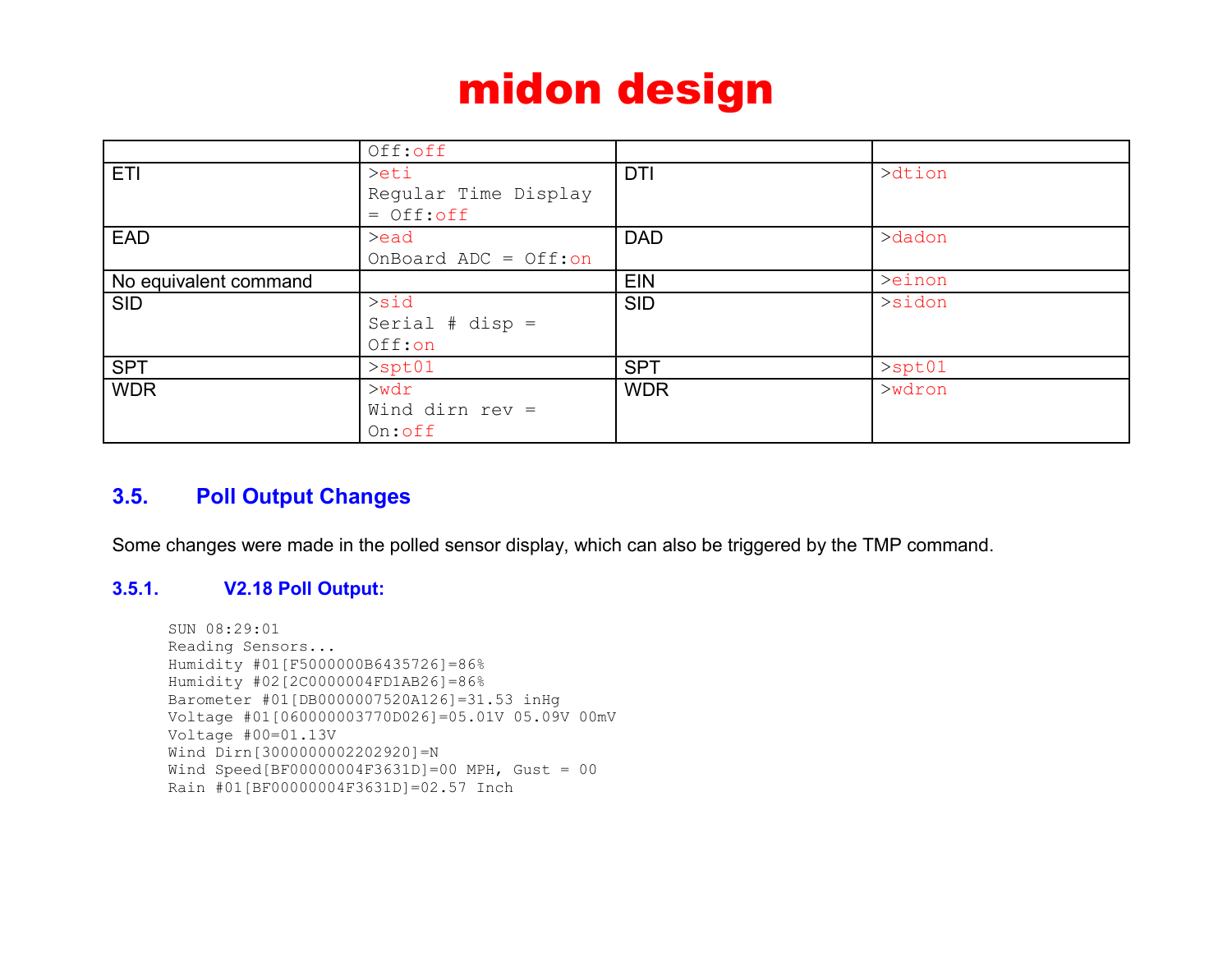Lightning #01[8E0000000115111D]=17150 00241 Lightning #02[3D0000000C8C351D]=09979 14420 Sw #01[9500000015583512]=On Sw #16[C200000016A78605]=Off Temp #01[EA00000040543910]=80.16F Temp #02[91000800135B9B10]=77.32F Temp #03[440000001EC34228]=77.77F Temp #04[21000000032E4E22]=77.55F Temp #05[060000003770D026]=77.10F Temp #06[DB0000007520A126]=77.45F Temp #07[F5000000B6435726]=78.67F Temp #08[140008009214F210]=78.11F Temp #09[2C0000004FD1AB26]=77.10F

### **3.5.2. V2.20 Poll Output:**

```
SUN 08:17:00
Reading Sensors...
Humidity #01[F5000000B6435726]=86%
Humidity #02[2C0000004FD1AB26]=86%
Barometer #01[DB0000007520A126]=31.53 inHg
Voltage #01[060000003770D026]=03.13V 05.09V 00mV
Voltage #00=01.13V
Quad Voltage #01[3000000002202920]=05.05V,05.04V,03.18V,03.10V
Wind Speed[BF00000004F3631D]=00 MPH, Gust = 00
Rain #01[3D0000000C8C351D]=89.56 Inch
Counter #01[8E0000000115111D]=00256 00256
1WIO #01[A400000001042829]=Off,Off,Off,Off
Temp #01[EA00000040543910]=77.55F
Temp #02[91000800135B9B10]=77.55F
Temp #03[440000001EC34228]=78.00F
Temp #04[21000000032E4E22]=77.66F
Temp #05[060000003770D026]=77.10F
Temp #06[DB0000007520A126]=77.55F
Temp #07[F5000000B6435726]=79.35F
Temp #08[140008009214F210]=78.35F
Temp #09[2C0000004FD1AB26]=77.10F
```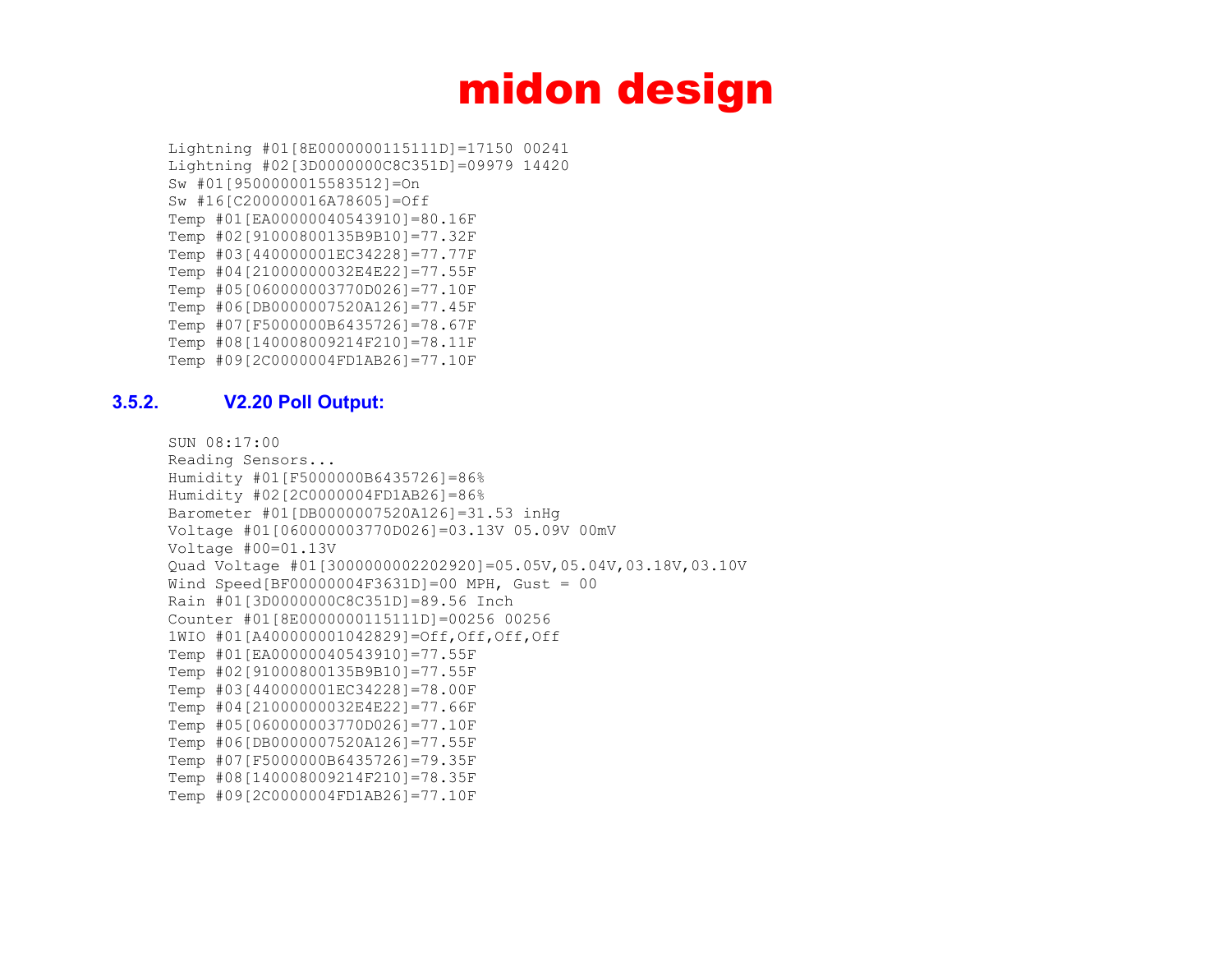### **3.5.3. Poll Differences**

In v2.20, the output from DS2450's in voltage mode has a new header "Quad Voltage". This was done to easily distinguish DS2450 voltages from DS2438 voltages.

In v2.20, the output from DS2423 counters has a new header "Counter". It was previously shown as "Lightning".

In v2.20, there is no longer an output displayed for DS2405, DS2406 and DS2407 switch sensors. This type of functionality is available in the companion 1WSwitch product.

In v2.20, DS2408 input sensors will only be displayed (1WIO #) if they are provisioned as "I" type.

In v2.20, DS2438 temperature readings will only appear if the ETE option is set to on.

A reminder that, since v2.14, errors in Humidity or Barometer readings from DS2438 sensors, will result in a display of the voltages returned from that sensor.

### **3.6. VER Command Output Changes**

```
>ver
TEMP08 v2.20 100601
MidonDesign.com
#4290
\geq>ver
TEMP08 v2.18 090414
MidonDesign.com 4291
\geq
```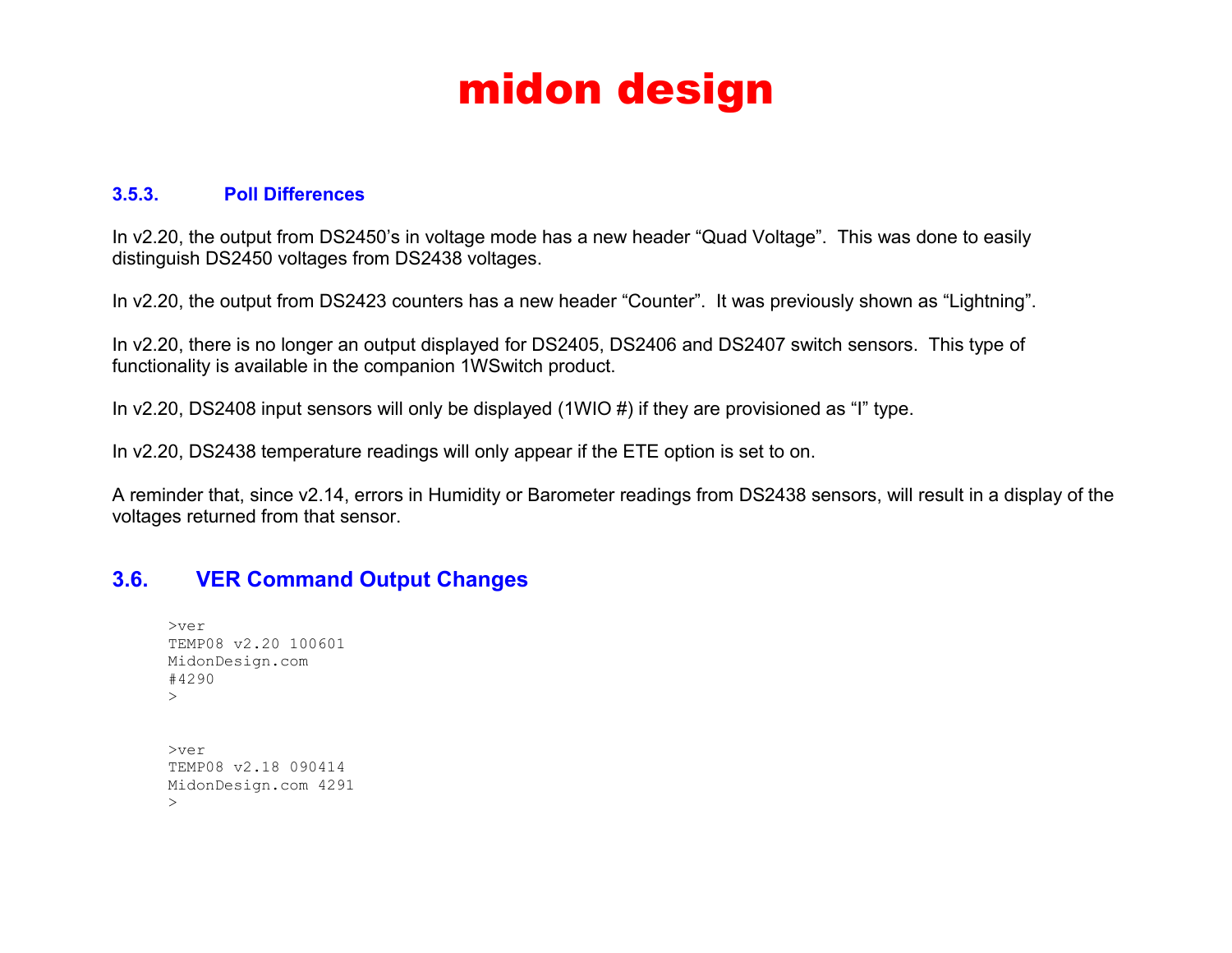V2.20 changed the output of the VER command. Parsing on "**TEMP08 v**" will still yield the software version, but care should be taken with the remainder of the output since the serial number of the unit is now on a separate line and preceded by the "#" character to distinguish it.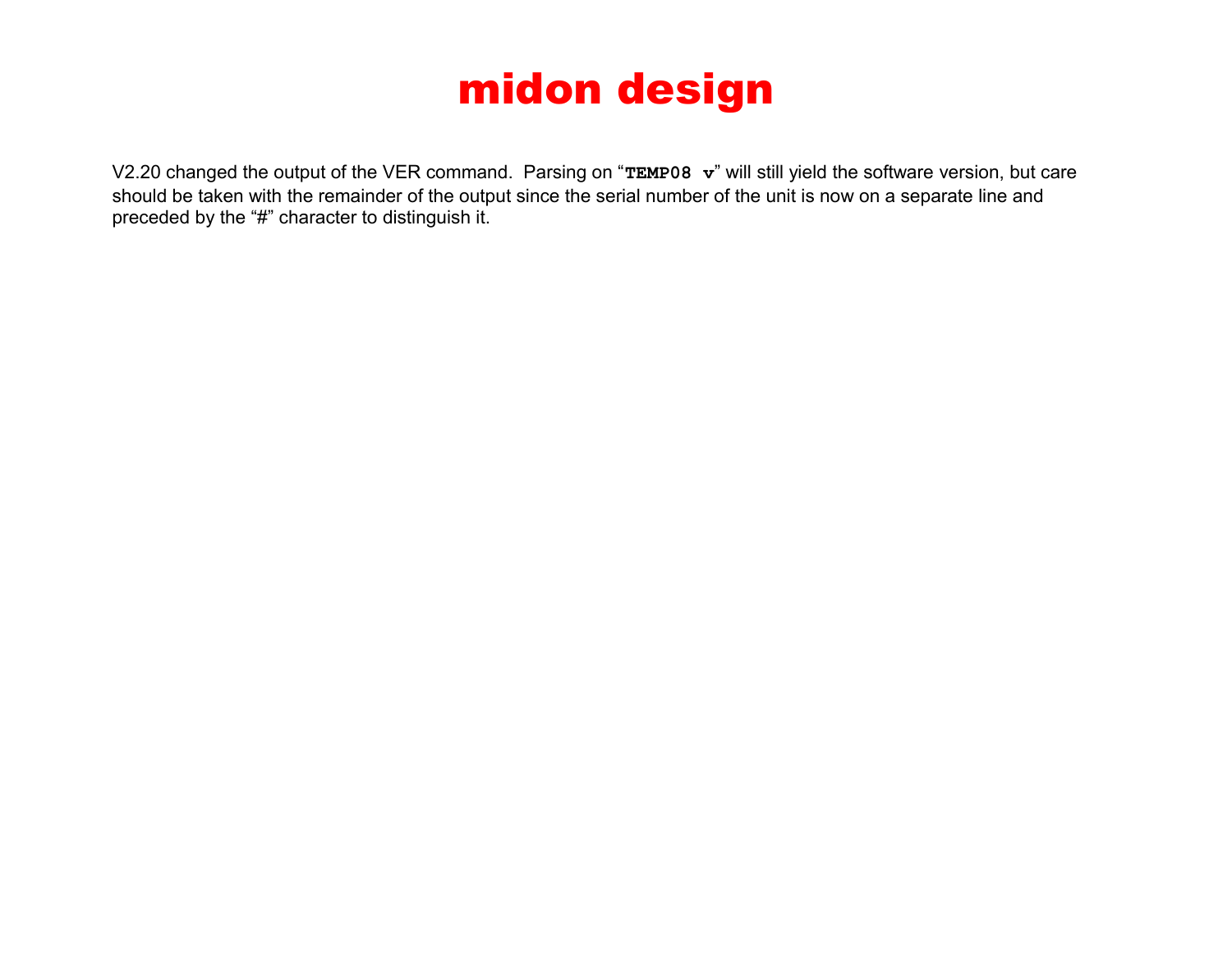### **4. TEMP08 Software History**

### **Table 4 TEMP08 Software History**

| <b>Version</b>   | <b>Date</b>     | <b>Major Changes from Previous Loads</b>                                                |
|------------------|-----------------|-----------------------------------------------------------------------------------------|
|                  |                 | Removed remainder of DS2405/6 support                                                   |
|                  |                 | Added TYP capability for DS2408 devices<br>$\bullet$                                    |
|                  |                 | Added the ETE command (ability to enable or disable temperature readings from DS2438's) |
| 2.20             | Jun 2010        | Added capability for multiple connected 1WIO Input modules                              |
|                  |                 | Renamed some option commands to better line up with usage.                              |
|                  |                 | Changed output voltage display syntax for DS2450's                                      |
|                  |                 | Change character timeout period from one minute to 20 seconds                           |
| May 2010<br>2.19 |                 | Restored the DEL command.                                                               |
|                  |                 | Removed the TOG command - DS2405's are no longer supported.                             |
| 2.18             | Apr 2009        | Added debug voltage output for errors in humidity sensor reading                        |
| 2.17             | <b>Nov 2008</b> | Fixed humidity bug                                                                      |
|                  |                 | Added voltage display from current sensor of DS2438                                     |
| 2.15             | Jun 2008        | Removed comma separator from DS2423 readings to avoid bug in HomeSeer com routines      |
|                  |                 | Removed VER and DEL commands to conserve program space                                  |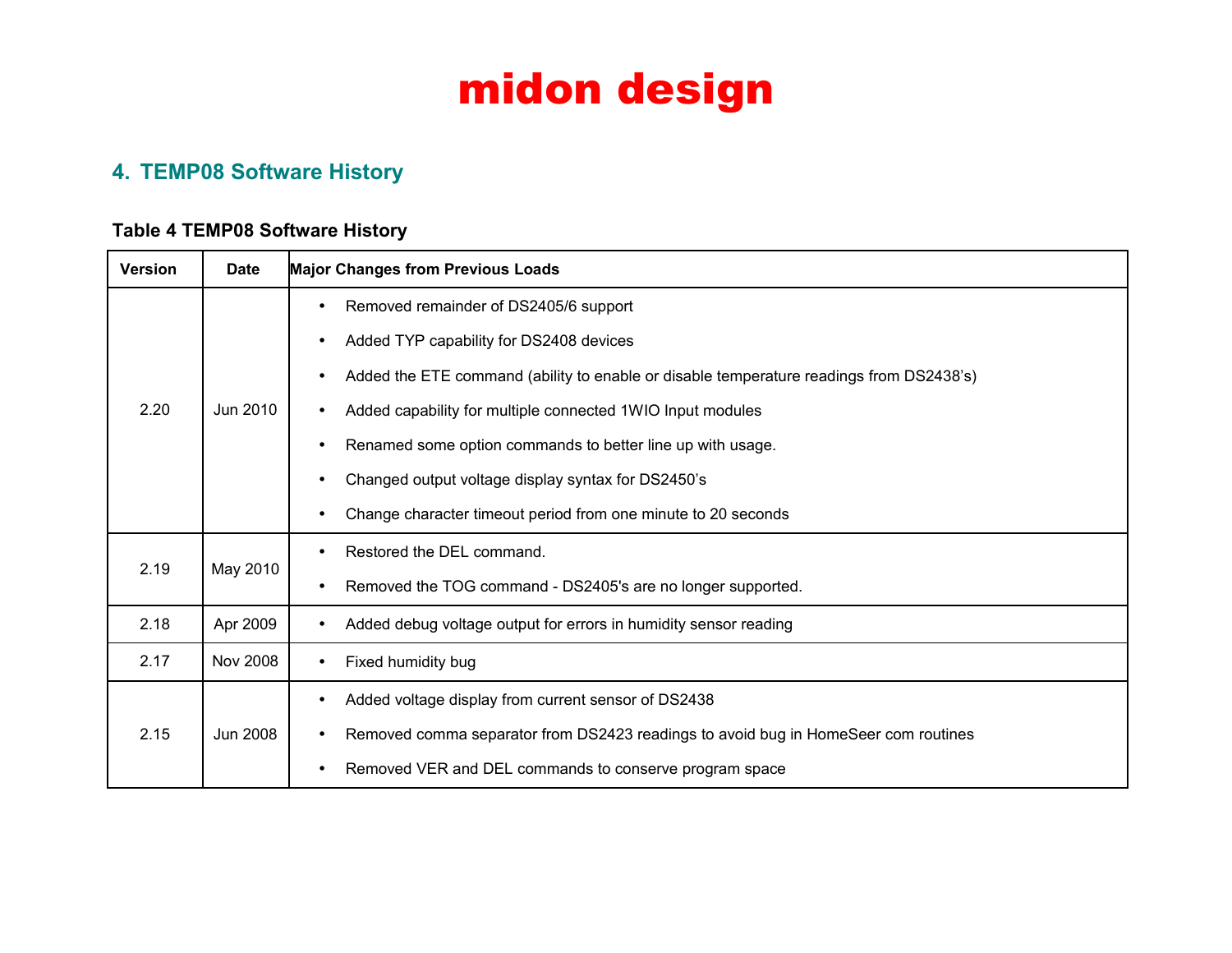| <b>Version</b> | <b>Date</b>     | <b>Major Changes from Previous Loads</b>                                                                                                    |
|----------------|-----------------|---------------------------------------------------------------------------------------------------------------------------------------------|
| 2.12           | Nov 2007        | Fixed issue with DS2450 readings. Added CRC check for more reliable operation.                                                              |
|                | May 2007        | Added LED command                                                                                                                           |
| 2.11           |                 | Added reset of both A and B counters of a DS2423 to the RST command.                                                                        |
|                |                 | Major changes to temperature reading algorithms to fix issues with sub-zero Celsius readings and improve<br>accuracy of Fahrenheit readings |
| 2.09           | Apr 2007        | Bug fix for DS2405/6 sensor status changes                                                                                                  |
|                |                 | Removed DEBug command                                                                                                                       |
| 2.07           | Feb 2007        | Fixed bug DS2405 spurious on/off readings                                                                                                   |
|                |                 | added ability to display counter A of a DS2423 when used as a "L" counter                                                                   |
| 2.06           | Dec 2006        | Fixed bug with temperature readings at zero Celsius                                                                                         |
| 2.05           | Dec 2006        | Added capability to have multiple DS2450 voltage sensors on the 1-Wire bus<br>$\bullet$                                                     |
|                |                 | Fixed issue - DS2405 PIO input changes were not being displayed                                                                             |
| 2.04           | <b>Jul 2006</b> | Fixed intermittent problem with first sensor presence detection                                                                             |
| 2.03           | Jan 2006        | Fixed problem where a DS2405 switch would intermittently show a false "off" status.<br>$\bullet$                                            |
|                |                 | RLY command now handles up to 20 1WIO units                                                                                                 |
| 2.02           | Sep 2005        | Real time sensor presence detection via the DIS command                                                                                     |
|                |                 | All hidden options now provisionable via discrete commands                                                                                  |
| 1.13           | <b>Nov 2004</b> | Added hidden option 4 for DS2408 input polling (This is the current version that supports legacy RELAY05<br>$\bullet$                       |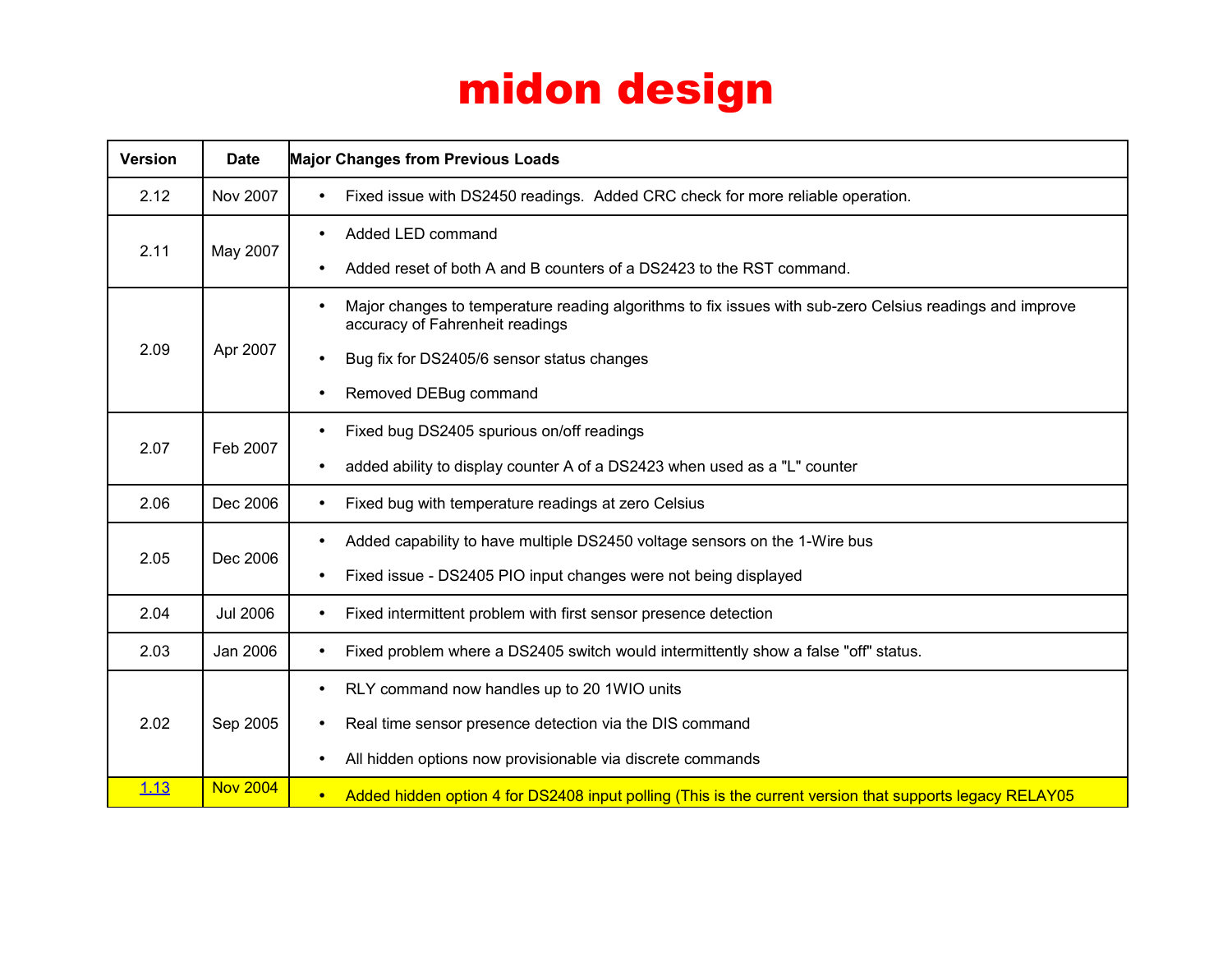| <b>Version</b> | <b>Date</b> | <b>Major Changes from Previous Loads</b>                                                                                                                                                                                                                                                                                                                                                                                                                                                                |
|----------------|-------------|---------------------------------------------------------------------------------------------------------------------------------------------------------------------------------------------------------------------------------------------------------------------------------------------------------------------------------------------------------------------------------------------------------------------------------------------------------------------------------------------------------|
|                |             | products)                                                                                                                                                                                                                                                                                                                                                                                                                                                                                               |
| 1.12           | Sep 2004    | Added debounce in missing sensor poll to prevent false "missing" displays.                                                                                                                                                                                                                                                                                                                                                                                                                              |
| 1.11           | Sep 2004    | Added INP command for 1WIO use<br>$\bullet$<br>Changed method of polling to bypass sensor types not previously detected by the DIS command<br>Changed temperature conversion algorithm to speed up display<br>Added third "hidden option" for displaying DS2450 as voltage only<br>Added default TYPe parameter for DS2423's on power up. Will now default to "L" if no selection made prior to 1<br>minute timeout of the Type error message<br>Added error check for improper use of OFB/ONB commands |
| 1.10           | Aug 2004    | final release of new 2408 functionality<br>$\bullet$                                                                                                                                                                                                                                                                                                                                                                                                                                                    |
| 1.09           | Aug 2004    | Added ONB and OFB commands for DS2406/7 sensors<br>Added capability to use DS2408 based Relay outputs instead of, and in addition to, RELAY05.                                                                                                                                                                                                                                                                                                                                                          |
| 1.08           | Aug 2004    | an interim release with a debug setting added                                                                                                                                                                                                                                                                                                                                                                                                                                                           |
| 1.07           | May 2004    | Fixed an elusive bug - TEMP08 would stop reading sensors and continuously flash the LED red when poll time<br>was set to zero and the TMP command was repeatedly used to obtain sensor readings.                                                                                                                                                                                                                                                                                                        |
| 1.06           | May 2004    | Added capability for DS2438's to be used as only a temperature sensor<br>removed verbose Enter Type description from the TYP command and associated calls.                                                                                                                                                                                                                                                                                                                                              |
| 1.05           | April 2004  | Added more error checking for invalid readings on humidity sensors<br>٠<br>Added Hidden option for not displaying the once-per minute time<br>Changed ZZZ to perform a hard reset rather than a soft reset<br>fixed a minor bug with time display                                                                                                                                                                                                                                                       |